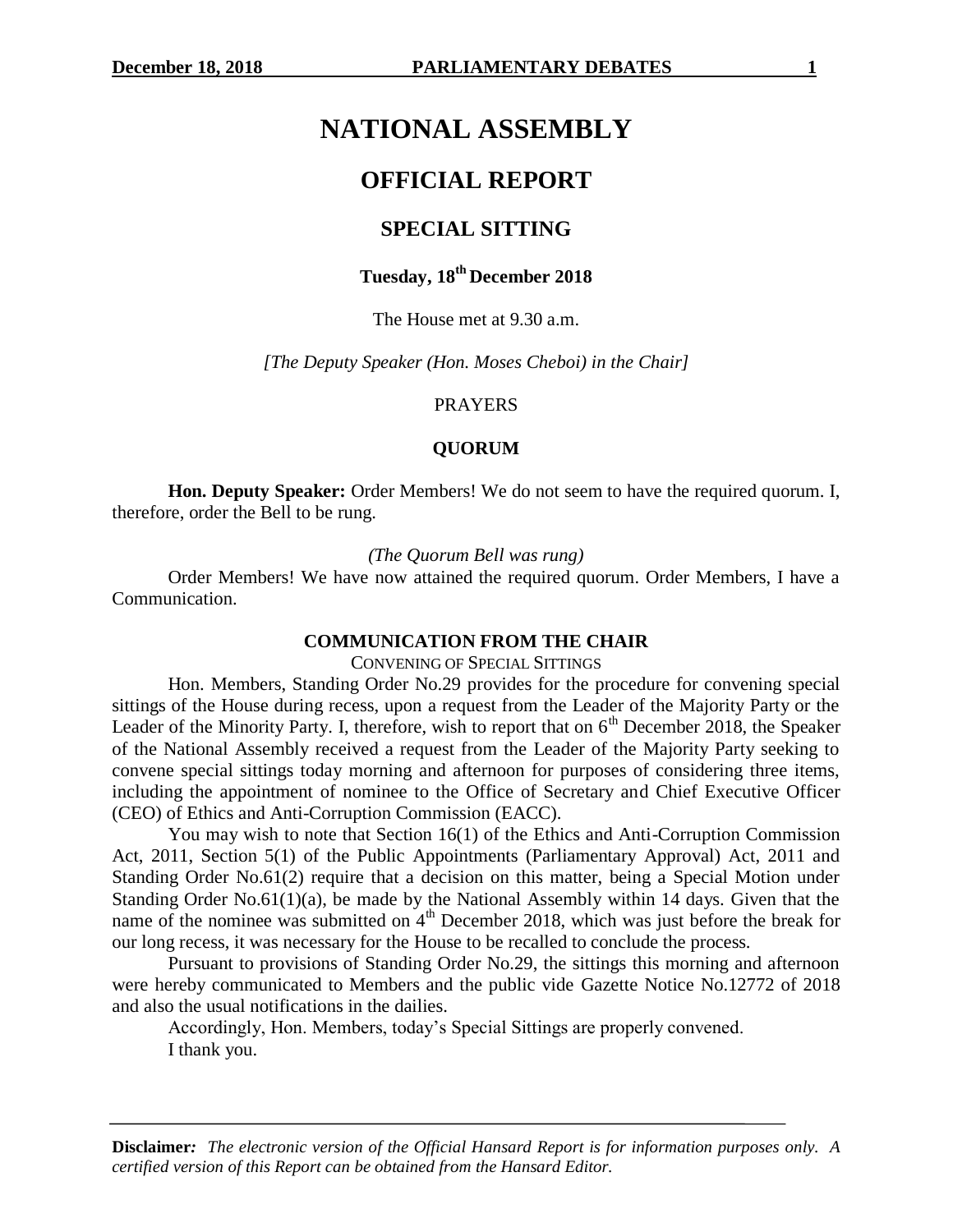Hon. Members, noting that the Members had already began their Christmas holidays and this is the only opportunity to interact with their constituents, I must take this opportunity to thank the Members for making it here in large numbers. I thank you, Hon. Members.

The Leader of the Majority Party, I see you have a handful.

**Hon. Aden Duale** (Garissa Township, JP): Hon. Deputy Speaker, I beg to lay the following Papers on the Table of the House.

The National Government Budget Implementation Review Report for the first quarter of the Financial Year 2018/2019 from the Office of the Controller of Budget.

Annual Report of the Ethics and Anti-Corruption Commission (EACC) for the Financial Year 2018/2019.

Annual Report and financial statements on the Commission on Revenue Allocation for the Financial Year 2016/2017.

Annual Report and financial statements of the Kaimosi Friends University College for the year that ended  $30<sup>th</sup>$  June 2017.

Annual Report and financial statements of the Kenya Tourism Board for the Financial Year that ended  $30<sup>th</sup>$  June 2016.

Report of the Auditor-General on the financial statements in respect of the following constituencies for the year that ended  $30<sup>th</sup>$  June 2017, and the certificates there in:

- a. Othaya Constituency;
- b. Kangema Constituency;
- c. Ol Jorok Constituency; and,
- d. Gatundu North Constituency.

Report of the Auditor-General on the financial statements of the Numerical Machining Complex Limited for the year that ended  $30<sup>th</sup>$  June 2017 and the certificate therein.

Thank you, Hon. Deputy Speaker.

**Hon. Deputy Speaker:** Next is the Chairperson of the Departmental Committee on Justice and Legal Affairs.

**Hon. William Cheptumo** (Baringo North, JP): Thank you, Hon. Deputy Speaker. I beg to lay the following Paper on the Table of the House:

Report of the Departmental Committee on Justice and Legal Affairs on the vetting of the nominee for appointment as Secretary and Chief Executive Officer of the Ethics and Anti-Corruption Commission.

**Hon. Deputy Speaker:** Very well. Next Order.

# **NOTICES OF MOTIONS**

ADOPTION OF REPORT ON VETTING OF NOMINEE FOR APPOINTMENT AS CEO OF EACC

**Hon. William Cheptumo** (Baringo North, JP): Thank you, Hon. Deputy Speaker. I beg to give notice of the following Motion:

THAT, this House adopts the Report of the Departmental Committee on Justice and Legal Affairs on the vetting of the nominee for appointment as Secretary and Chief Executive Officer of the Ethics and Anti-Corruption Commission, laid on the Table of the House on Tuesday December  $18<sup>th</sup> 2018$  and pursuant to the provisions of Section 16 (1) of the Ethics and Anti-Corruption Commission Act 2012, and Sections 3 and 8 of the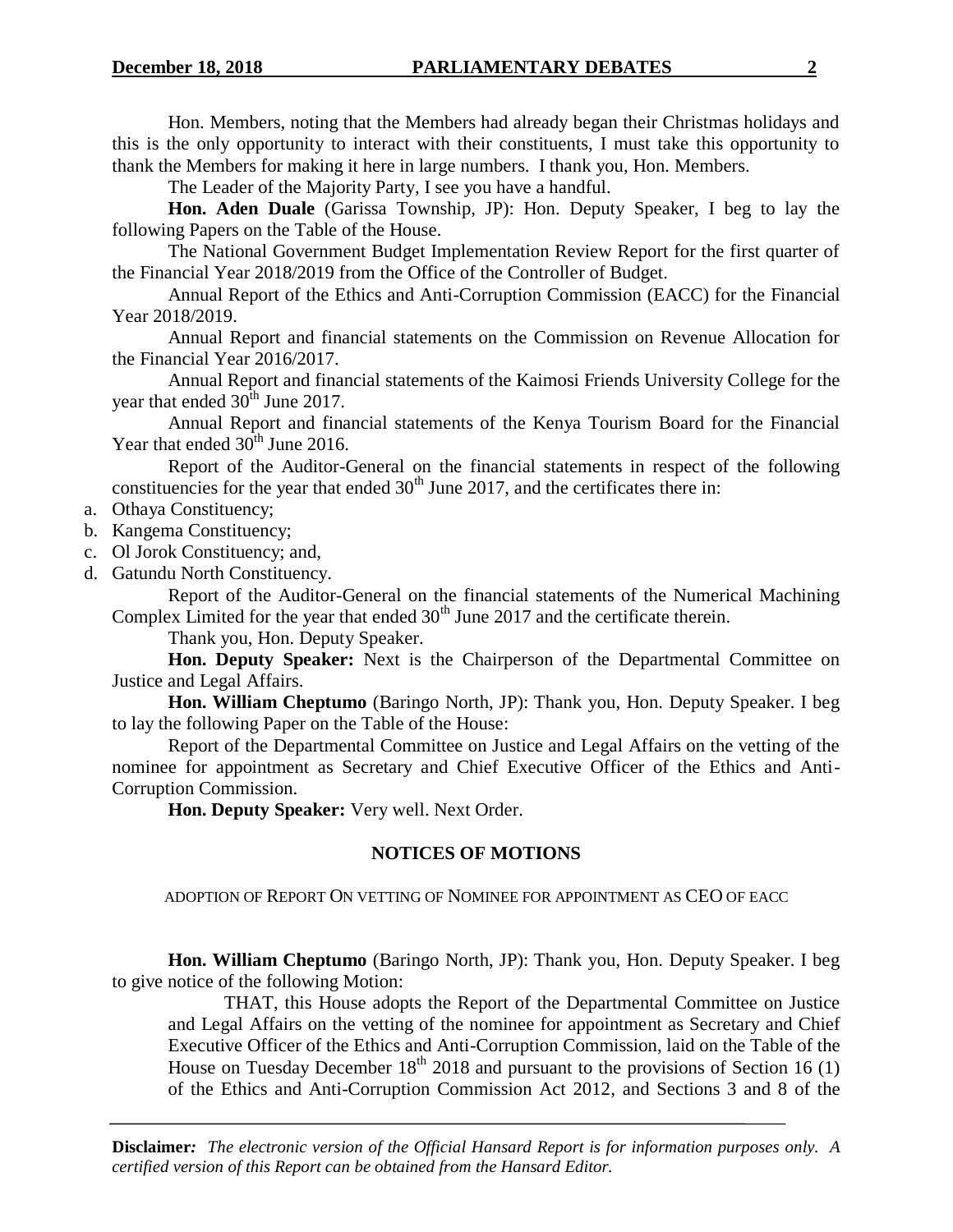Public Appointments (Parliamentary Approval) Act of 2011, this House approves the appointment of Major Retired Twalib Abdallah Mbarak as the Secretary and Chief Executive Officer of the EACC.

Hon. Deputy Speaker, I appeal to my colleagues to secure copies of the Report of the Committee from the Table Office and go through it, so that we can enrich our debate on this Motion later in the day.

Thank you. **Hon. Deputy Speaker:** Very well. Next Order

# **MOTIONS**

# ADOPTION OF FOURTH REPORT OF SFAC ON KRBF

THAT, this House adopts the Fourth Report of the Special Funds Accounts Committee on audited financial statements for the Kenya Roads Board Fund for the Year ended  $30<sup>th</sup>$  June 2017, laid on the Table of the House on Tuesday,  $4<sup>th</sup>$  December, 2018.

**Hon. Deputy Speaker:** Very well. As indicated, the matter had been transacted and what remained was the Question to be put. I can confirm that we have the required Quorum and therefore, I put the Question. Order, Hon. Member for Imenti.

*(Question put and agreed to)*

ADOPTION OF REPORT ON RATIFICATION OF BILATERAL AIR SERVICES AGREEMENTS AND PROTOCOL

**Hon. David Pkosing** (Pokot South, JP): Hon. Deputy Speaker, I beg to move the following Motion:

THAT, this House adopts the Report of the Departmental Committee on Transport, Public Works and Housing on the Ratification of the Bilateral Air Services Agreements between Kenya and Jordan, Kenya and Jamaica, Kenya and Bahamas, and the Protocol Amending Air Services Agreement between Kenya and Turkey, laid on the Table of the House on Wednesday, 5<sup>th</sup> December 2018 and, pursuant to the provisions of Section 8 of the Treaty Making and Ratification Act, 2012, approves the ratification of the Bilateral Air Services Agreement between the Republic of Kenya and the Kingdom of Jordan; the Republic of Kenya and Jamaica and the Republic of Kenya and the Commonwealth of The Bahamas; and the Protocol amending Air Services Agreement between the Republic of Kenya and the Republic of Turkey.

Hon. Deputy Speaker, these protocols and the agreements I have just mentioned followed the normal legal procedures to be on the Floor of the House. This means the treaties were initiated by the national Government in line with Section 4 of the Treaty Making and Ratification Act 2012. Memoranda were attached in line with Section 7 of the Act, which requires that when the Executive wants to present memoranda to the House, they must be attached. That was done and submitted to our Committee.

These agreements were approved by the Cabinet on  $15<sup>th</sup>$  May 2018 in line with Section 7 of the Act. The same agreements were committed to the Committee for consideration in line with Section 8(3) of the Act. The Committee further made an advert on  $25<sup>th</sup>$  June 2018 on the Daily Nation and the Standard newspapers requesting the public for submission of memorandum in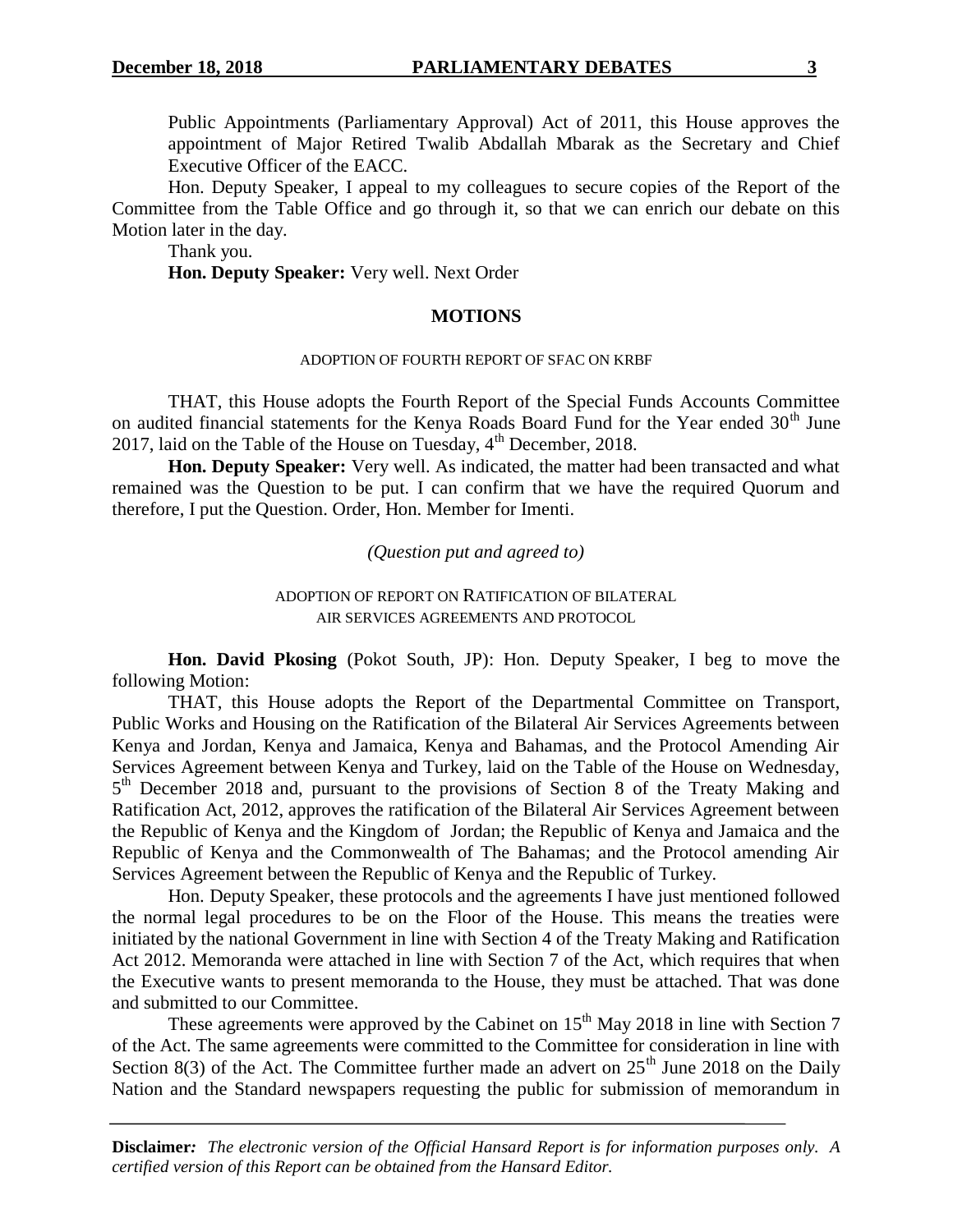line with Article 118(1)(b) of the Constitution that relates to public participation and Section 8(3) of the Treaty Making and Ratification Act, 2012.

Hon. Deputy Speaker, I would like to report to the House that no response from the public was received. However, the Committee received comprehensive briefs and presentations from the Ministry of Transport, Public Works and Housing and all the departments concerned with this Treaty. Having said that, I would like to delve into each protocol and what the agreements mean.

The Kenya Jordan Bilateral Air Service Agreement was signed and initiated on 23<sup>rd</sup> April 2008 in Jordan. It was operationalised by the signing of the Memorandum of Understanding (MoU). The agreement provided for multiple destinations of airlines, unlimited number of frequencies, no restriction on aircraft capacity and open and liberal route schedules.

Exercise of the fifth freedom traffic rights is subject to approval by the respective aeronautical authorities. In the agreement, it is good to note that currently, there is no Kenyan carrier that operates scheduled air services to and from the Hashemite Kingdom of Jordan. Similarly, there is no airline from Jordan operating scheduled air services between Jordan and Kenya. However, the Jordanian authorities have, on several occasions, requested, through diplomatic channels, for the agreement to be formalised and signed. That is why this agreement is on the Floor of the House. That is the agreement between us and Jordan.

Hon. Speaker, allow me to briefly explain the Kenya-Jamaica Bilateral Air Services Agreement. This agreement was negotiated and initiated on  $28<sup>th</sup>$  November, 2014 in Bali, Indonesia. The agreement provides multiple destinations of airlines, unlimited number of frequencies, no restriction on aircraft capacity and an open liberal route schedule. Exercise of the fifth freedom traffic rights is subject to approval by the respective aeronautical authorities. Jamaica authorities have requested for the agreement to be formally signed.

The Kenya-Bahamas Bilateral Air Services Agreement was negotiated and initiated on 8<sup>th</sup> December, 2016 in Nassau, Bahamas. The agreement has been operationalised. The memorandum of understanding signed administratively allowed the application of the principles of the agreement within the scope of national regulations, pending the formal signing of the agreement after completion of internal procedures by the parties for it to be in force. That is why it is before this House. Also, the agreement provides multiple destinations of airlines, unlimited number of frequencies, no restriction on aircraft capacity and an open liberal route schedule. Exercise of the fifth freedom traffic rights is subject to approval by the respective aeronautical authorities.

*(Hon. (Ms.) Cecily Mbarire consulted loudly)*

**The Deputy Speaker** (Hon. Moses Cheboi): Order! Hon. Mbarire. Proceed, Hon. Pkosing.

**Hon. David Pkosing** (Pokot South, JP): Thank you, Deputy Speaker. On the Kenya-Bahamas Bilateral Air Service Agreement, currently, no carrier from either States operates scheduled air services on the routes between the two States. However, Bahamas have completed their internal legal procedures and are ready to formally sign the agreement for it to be in force.

The forth agreement that is before the House is the protocol amending the Kenya-Turkey Air Services Agreement. The existing air services agreement between Kenya and Turkey was formally signed on 20<sup>th</sup> February, 2009 in Nairobi, Kenya. The protocol amending the agreement was further negotiated and initiated on 21<sup>st</sup> October, 2015 in Ankara, Turkey. The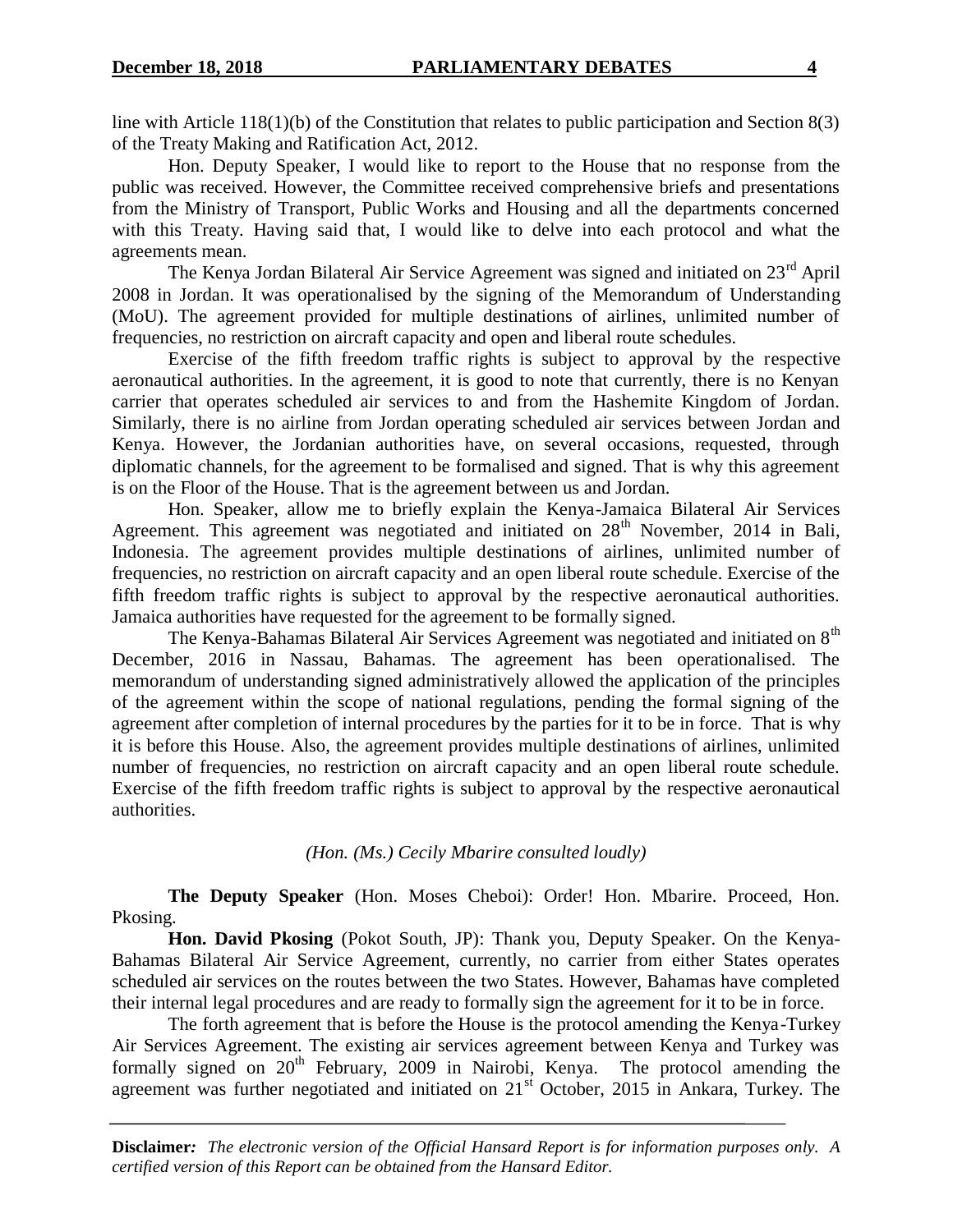amendment was to replace Article 13 that relates to the establishment of tariffs. That is what it is requesting to amend in the agreement that has been submitted to this House for approval. Establishment of tariffs of the agreement is replaced by a new text outlined in Article 1 of the protocol. This is done to make it more liberal. That is the reason we have this amendment. It will allow for a more liberal negotiation of tariffs between Turkey and our country. The Turkish authorities have requested for the protocol to be formally signed for it to be in force.

That is the brief about the service agreements that I have talked about. I have given a flow from when they were initiated up to how they come to this House. These agreements will open business opportunities between our country and the four countries that are seeking air services agreement with us. When this Motion was before the Departmental Committee on Transport, Public Works and Housing, we consulted the relevant ministry and listened to concerned departments. The concerned departments requested that we pass these agreements. As I had stated, one of the agreements was negotiated in 2008 and yet, up to now, it has not been ratified. That is not out of our making, but the negotiation procedures. I want to inform the House that when the agreements were brought before the Committee, after it listened to the ministry and the departments concerned like the Kenya Civil Aviation Authority, the Committee agreed that there is nothing in the agreements that injure the Constitution or any other provisions of the law. What it can only do is to increase market.

Now that this county is moving towards being a mid-level economy, these agreements are vital. It is particularly coming during the December holidays and that makes it important. Countries will have foreign exchange and tourists. Therefore, the recommendation of the Committee is that the four agreements are in order. They were properly initiated and procedurally submitted before the House. They are in the interest of Kenya. The Committee therefore, recommends that the House approves the four agreements that are before this House to increase our communication and transport across those countries.

I, therefore, request my colleague, Hon. (Ms.) Jaldesa from Isiolo County, to second the Motion.

Thank you.

**The Deputy Speaker** (Hon. Moses Cheboi): Hon. Jaldesa Dida.

**Hon. (Ms.) Rehema Jaldesa** (Isiolo CWR, JP): Thank you, Deputy Speaker. I rise to support the Report of the Departmental Committee on Transport, Public Works and Housing on the ratification of bilateral air services agreements between Kenya and Jordan, Jamaica, Bahamas and the Protocol amending air services agreement between Kenya and Turkey, as tabled by the Chairperson of the Committee. I, therefore, request the House to adopt the Report.

Thank you.

**Hon. John Mbadi** (Suba East, ODM): On a point of order, Hon. Deputy Speaker.

**The Deputy Speaker** (Hon. Moses Cheboi): What is your point of order, Leader of the Minority Party?

**Hon. John Mbadi** (Suba East, ODM): Thank you, Deputy Speaker. For record purposes, the Member needs to clearly indicate that she has seconded. She has said that she is supporting. The Motion needs to be properly seconded.

**The Deputy Speaker** (Hon. Moses Cheboi): Very well. Hon. Jaldesa, can you second the Motion for record purposes?

**Hon. (Ms.) Rehema Jaldesa** (Isiolo CWR, JP): Thank you, Deputy Speaker. I second the Motion.

Thank you.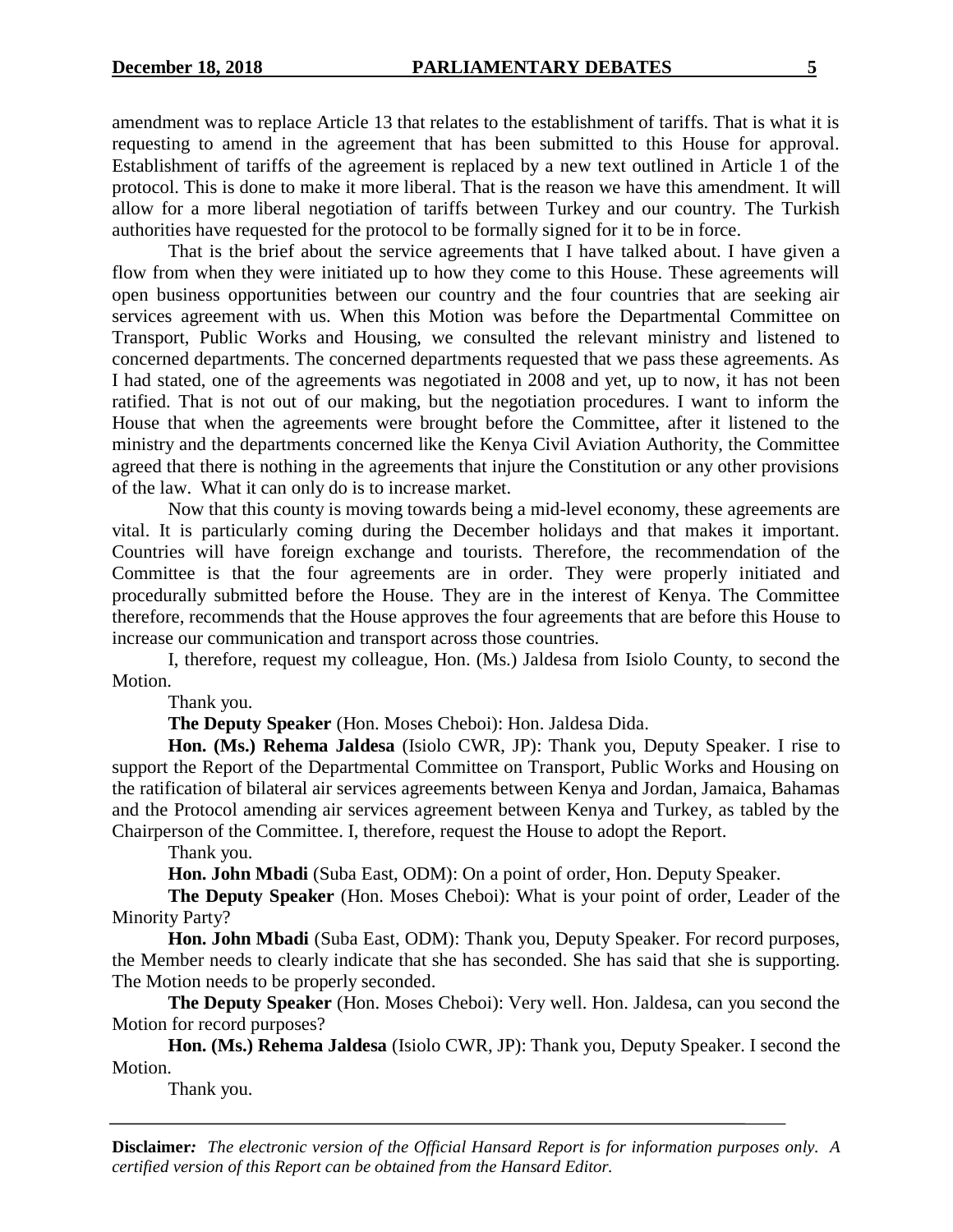*(Hon. Daniel Rono stood along the isle)*

**The Deputy Speaker** (Hon. Moses Cheboi): Order! Member for Keiyo South, even greetings are to be frozen.

# *(Question proposed)*

**Hon. Deputy Speaker:** I will give the first shot to Hon. Wakhungu Wamalwa. I believe that is Hon. (Dr.) Wamalwa of Kiminini.

**Hon. (Dr.) Chris Wamalwa** (Kiminini, FORD-K): Thank you, Hon. Deputy Speaker, for giving me the opportunity. I rise to support the ratification of the bilateral air services agreements between Kenya, Jordan, Jamaica and Bahamas as presented by the Committee. I thank the Committee for the good work. Article 2(6) of the Constitution is very clear. It says that for any treaty or convention to be part and parcel of our Kenyan laws, it must be ratified by Parliament. The law is very clear. The Treaty Making and Ratification Act say that it is the National Assembly that ratifies them.

When I was listening to the Chair of the Departmental Committee on Transport, Public Works and Housing moving the Motion, I was wondering about the jurisdiction. In the last Parliament, I served in the Departmental Committee on Defence and Foreign Relations with Hon. Pkosing and I do not know how this matter changed. I thought it should have been handled by the Departmental Committee on Defence and Foreign Relations, but today, we see the Departmental Committee on Transport, Public Works and Housing dealing with the issue. So, we do not even know. In future, this needs to be clarified because previously, it is the Departmental Committee on Defence and Foreign Relations that dealt with this issue. It is the Departmental Committee on Defence and Foreign Relations that is supposed to be in line with all the ratifications.

Anyway, now that it is already on the Floor of the House, we are here to support it. When you look at the foreign policy of this country, it is commercially-based. For a commerciallybased foreign policy to be effected, obviously, we must look at issues of air transport. To transact business, air transport is very critical. This convention is going to be very critical as far as improving business between the said countries is concerned. The last time I was in Turkey with His Excellency President Uhuru Kenyatta, when I was a Member of the Departmental Committee on Defence and Foreign Relations, I remember issues of tea came up. Our tea is exported to Turkey. Once these bilateral agreements are ratified, they are going to add value as far as business between Kenya and Turkey is concerned in terms of tea. Tea plays an important role in contributing to the GDP of this country. I have also seen other agreements like that between Kenya and Jordan. Of course, this is going to open the Middle East. Jordan plays a vital role in the Christian history because River Jordan is where Jesus was baptised. We have seen many pilgrims from this country going to Jordan. I was there three weeks ago with the Catholic Members of Parliament and we went to Israel and Jordan. This is going to enhance exchange of Christian values. This discussion is, indeed, critical. It is going to add a lot of value.

Again, when it comes to public participation, the Committee has done a wonderful job. Article 118 of the Constitution is very clear that before any legislation is passed, it must be subjected to public participation. I do not have much to say. I request other Members to support this straight-forward ratification.

I support the Motion. Thank you.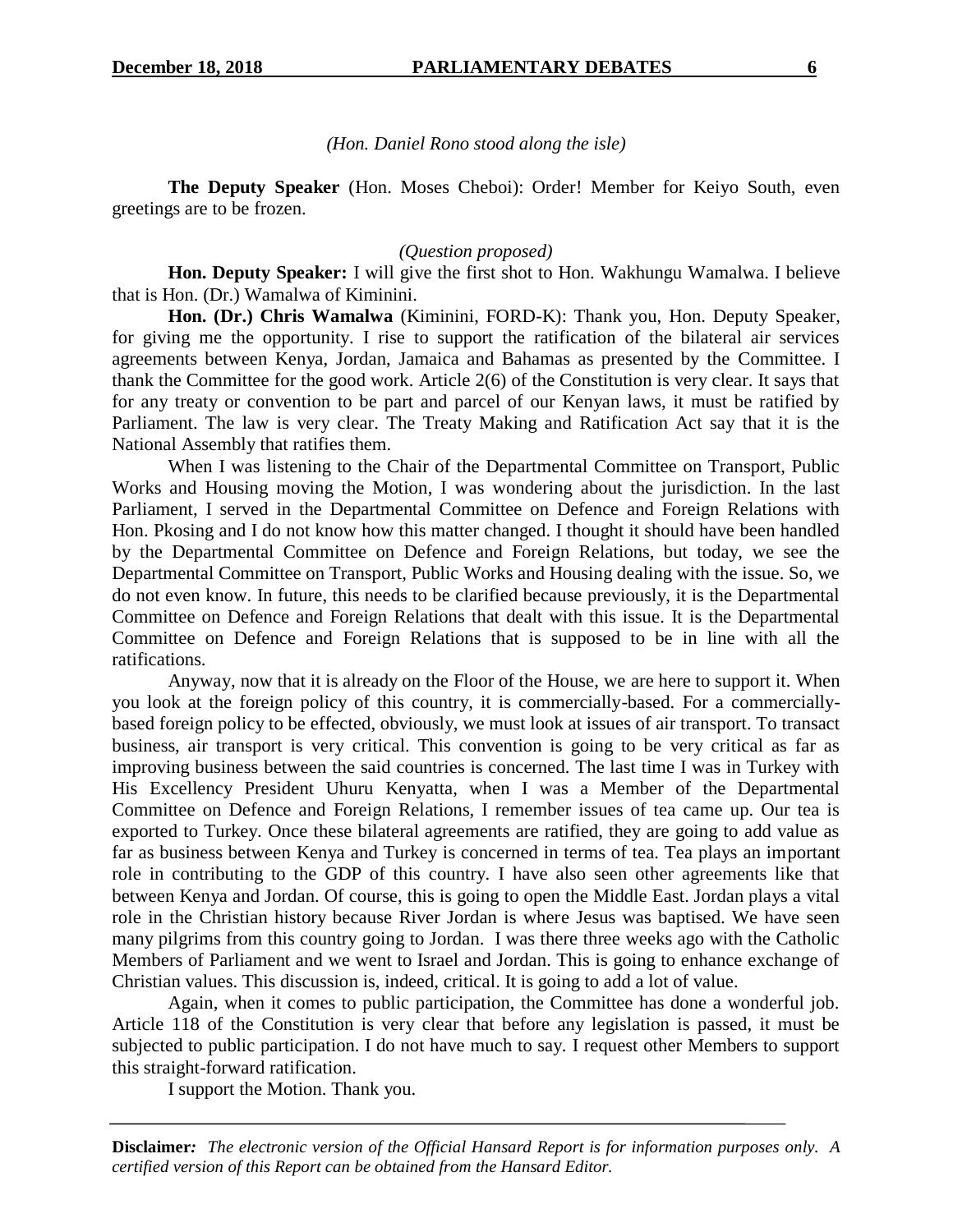**Hon. Deputy Speaker:** I also see there is not so much interest, but I am beginning to see some improvement.

**Hon. Vincent Kemosi** (West Mugirango, FORD-K): Thank you, Hon. Deputy Speaker. I also rise to support the air services agreements. By Kenya ratifying these agreements, we stand to gain a lot. By signing the air services agreements, we are going to boost business both locally and internationally. Airlines, which have not been operating from Kenya to other countries like the Bahamas, Jamaica and Jordan, will, indeed, have opportunity to fly to those countries. Once they fly there, they will definitely establish offices in those countries. By so doing, we are going to see increased job creation in this country and that is what our people really require.

These air services agreements are very important. We will boost investments because there will be free movement of people across the countries. This will definitely earn Kenya more income. In the last four or five years, this country has experienced a lot of decline in terms of tourism. Kenya has some of the best tourist destinations in the world. By signing the air services agreements, more airlines will fly into our country and we will boost tourism locally and internationally.

Finally, we are going to see more networks being opened across the world and our people will have an opportunity to traverse the world.

I support the Motion.

**Hon. Deputy Speaker:** Next is Hon. Koyi Waluke, Member for Sirisia.

**Hon. John Waluke** (Sirisia, JP): Thank you, Hon. Deputy Speaker. I rise to support the Motion. The Kenya Airways needs to be connected to many countries. The bilateral agreements are going to add value to our country with Jamaica and the other countries that have been mentioned.

I support the Motion. Thank you.

**Hon. Deputy Speaker:** We go to Hon. Kivai Ogesi of Vihiga.

**Hon. Ernest Kivai** (Vihiga, ANC): Thank you, Hon. Deputy Speaker, for giving me this opportunity. I support these agreements. I also take this opportunity to thank the Committee for the output they have given us in this Report.

However, I think this process is long overdue. If you look at the various agreements that are before us, a lot of time has lapsed. We do not know why. The only reservations I want to make in the process is that whenever we enter into these agreements, they should be bilateral. In other words, the two countries must share the benefits accruing from the agreements. When you look at the rest of the world, starting with Africa, you will find that we have very few bilateral air agreements with various African countries.

I notice that these agreements are with Jordan, Jamaica, Bahamas and Turkey. We do a lot of business with Turkey and, therefore, one would understand why it is important to have this bilateral agreement. When we enter into these agreements, we must ensure that Kenya stands to benefit. We might sign an agreement with an island somewhere in a corner of the world where we do not stand to benefit a lot. As much as I support the agreements that are currently before us, I encourage the Ministry to make sure that we enter into many more agreements that are bilaterally benefiting to Kenya.

In terms of public participation, I notice that when the Committee was finalising its Report, they only met the Ministry of Transport, Infrastructure, Housing and Urban Development officials. I would have thought that this being something touching on foreign matters, this Committee should also have brought on board the Ministry of Foreign Affairs and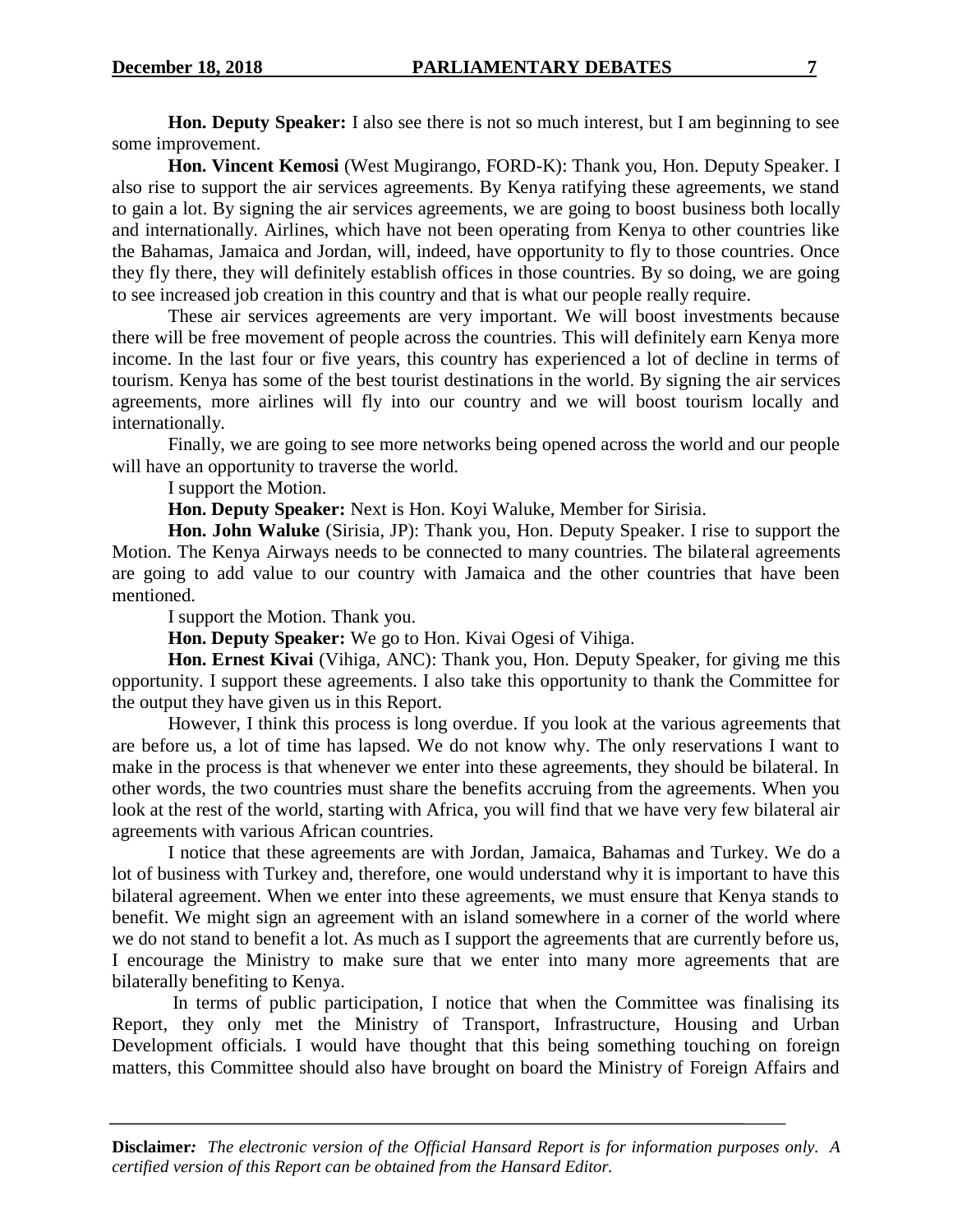International Trade and the Attorney General, during their deliberations so that what we have here is accorded the diplomacy that is required.

I support these Agreements. I urge that we have more agreements especially where we have mutual interests. I take this opportunity to applaud the Turkish one because we do a lot of business with Turkey. I also encourage more agreements within Africa, Asia and China.

I would like to touch slightly on the airline arrangements. Recently, I was on the inaugural flight to New York. One thing I noticed is that whenever we enter into these agreements, enough should be done in terms of awareness so that Kenya Airways or any other airlines stand to benefit from these agreements. We might find that we do not have enough customers going to the Bahamas and vice-versa. This agreement should be mutually beneficial.

Lastly, some of these countries tend to treat third-world countries as such. You find that in an airport, Kenya is slotted a very far outmost part of the airport. When finalising these agreements, as much as we give prominence to their airlines, the same reciprocal arrangement should exist with regard to our airlines in those countries so that we are not put at the back banners of their airports.

**Hon. Deputy Speaker:** Let us have Hon. Chepkut.

**Hon. William Chepkut** (Ainabkoi, Independent): Hon. Deputy Speaker, I support in totality the ratification of the bilateral air services agreements between Kenya and Jordan, Jamaica and Bahamas. They will benefit Kenya. It is just the other day that Kenya Airways flew directly to the United States of America. These bilateral air services agreements will support business people. This protocol will mutually benefit our country. I encourage business people, especially those who grow cash crops such as flowers, to engage in these businesses so that they can transport their cash crops to Bahamas, Jordan and Jamaica.

I have travelled all over the world and I do not want Kenya to be a third-world country. We should now be a second-world country as we are doing great in business. Kenya has been ranked as the most developing country in terms of air services. I support in totality and may God bless you.

**Hon. Deputy Speaker:** Let us have Hon. Passaris Rosanna, Member for Nairobi County.

**Hon. (Ms.) Esther Passaris** (Nairobi CWR, ODM): Thank you, Hon. Deputy Speaker. I stand to support the ratification of bilateral air services agreements between Kenya, Jordan, Jamaica, Bahamas and the protocol amending air services agreements between Kenya and Turkey.

I happened to transit last night in Istanbul and the amount of traffic that was in that airport showed me that Kenya can only benefit if it has agreements with countries that are transit points and, if we marketed ourselves properly. Those bilateral agreements should be enhanced with desks in various airports that have a lot of passengers transiting. That way, we can market our country. There is a need to go a further step because we always market Kenya in world tourism events. But for airports like Dubai, Hong Kong and Istanbul, if our country was progressive, we would have duty free items from Kenya there to show people that Kenya exists and that they do not just have to transit, but also look at Kenya as their destination.

Another thing is that Kenya Airways should look at its competitiveness. It is always very difficult for me when I think of travelling, looking at the prices of all the airlines and finding that Kenya Airways is always the most expensive airline in terms of pricing. While we have those agreements, Kenya Airways should ensure that they bring down the prices they offer to the citizens so that they are also not taken out of the market in terms of competitiveness.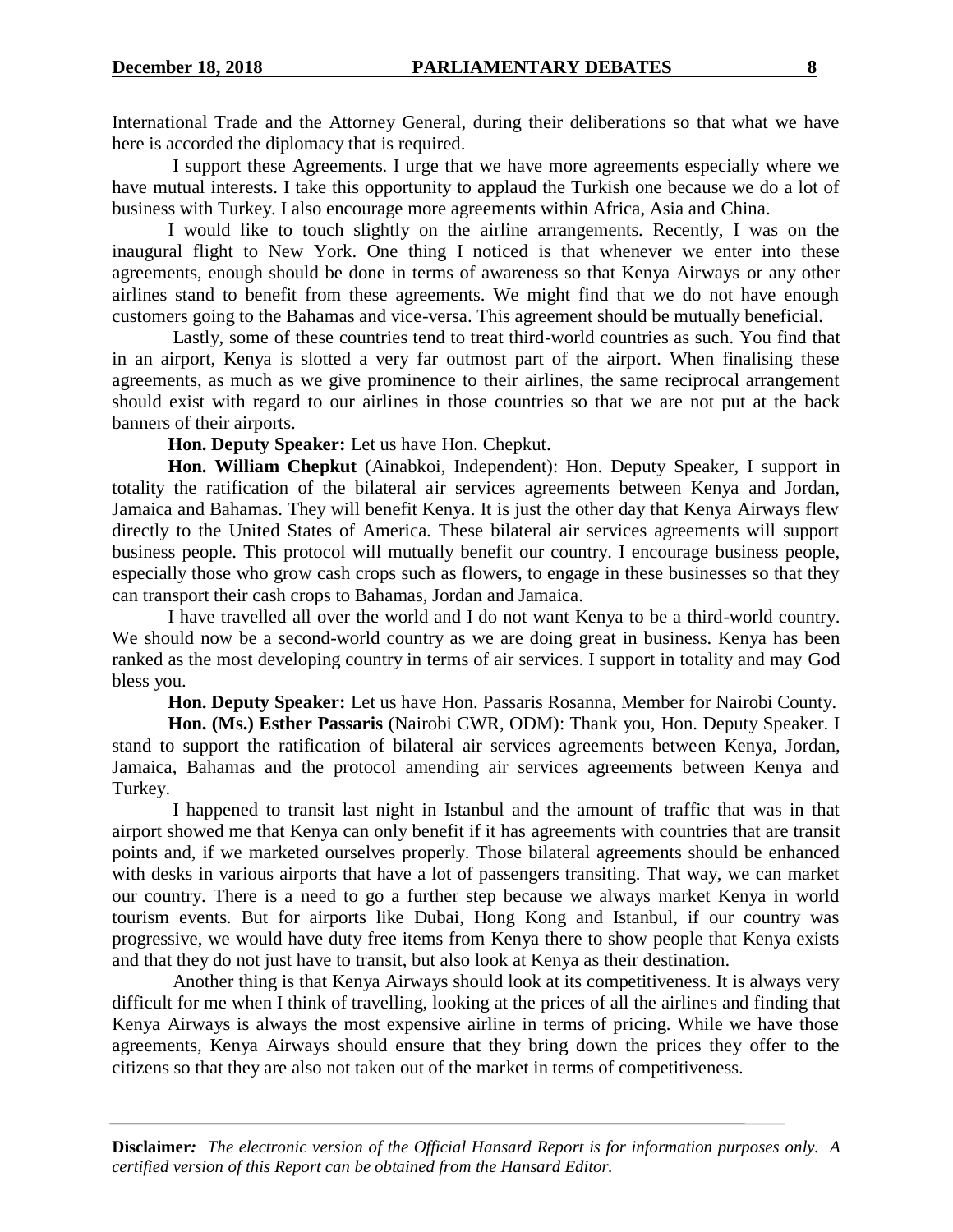Bahamas and Jamaica are tourist destinations. The tourism industry in this country has held strong in its harshest times by Kenyans. Kenyans decide to go on holiday but, unfortunately, they are charged the most. I once went to stay in a Mombasa hotel which I booked locally. I ended up paying three times the amount that my sister who was coming from the United Kingdom (UK) did in the same hotel. These bilateral agreements are an opportunity to enhance the industry, bring the prices down, increase competitiveness and allow Kenyans look at alternatives. If the hotel industry in Kenya penalises Kenyans for wanting to enjoy their own facilities, this will open up other areas for Kenyans to go, not only to enjoy themselves, but also to look at opportunities in terms of trade and exchanges.

Bilateral agreements are about improving the country, enhancing our economy and creating opportunities for employment and trade. I support the bilateral agreements between the various countries and ask Kenyans to pull up our socks and ensure we are competitive and embrace Kenyans in terms of travel and enjoying the facilities in our various tourist destinations.

**Hon. Deputy Speaker:** Let us have Hon. Omulele Christopher.

**Hon. Christopher Omulele** (Luanda, ODM): Thank you, Hon. Deputy Speaker for giving me an opportunity to support this Motion by the Departmental Committee on Transport, Public Works and Housing.

I heard my brother Hon. Wamalwa positing that this is an agreement that should probably emanate from the foreign affairs and defence departments. This is the correct place for it to emanate from considering that these kinds of agreements are supervised and entered into under the mandate of the Kenya Civil Aviation Authority which is domiciled under the transport docket. Therefore, this Agreement is proper and should be supported.

Hon. Deputy Speaker, the purpose of these kinds of agreements is that air transport has become the real way of people to communicate and meet because the world has become a global village. It is heavily regulated. One cannot visit another country without formal agreements between those two countries. People from one country can visit another country under a regulated and formal agreement such as this one. It is proper that Kenyans can now visit Bahamas, Jamaica, Jordan and Turkey under these protocols that we have entered into. This is the way of the world. They will expand the latitude within which Kenyans can operate in the world.

I urge the Kenya Civil Aviation Authority and the Ministry of Transport, Infrastructure, Housing and Urban Development and the Government of Kenya to look into a way to entice the entire Africa. That will enable us open the African air space to all Africans to fly without necessarily going into these kinds of protocols. A perfect example is the existing situation between Kenya and Tanzania where Kenya Airways feels limited in terms of the number of times it can access the Tanzanian airspace. The Tanzanian air operators are also limited in accessing the Rwandese airspace. Kenya Airways is limited in the way that it can operate in the Equatorial Guinea and access the Lesotho airspace and yet Africa is such a small continent. That is the reason the structure that the Kenya Airways runs is set up for failure. It cannot make profit because of the limited spaces that it can operate in. If all the air spaces in Africa were available for the operators to operate in without limitations, then these operators would make profit.

The operators in Europe are able to offer very competitive prices for tickets today. If you go to Europe, you will note that flying anywhere within Europe, for example, from Italy to Ukraine or London, you would hardly spend more than USD200 or USD300. However, when you fly from Jomo Kenyatta International Airport (JKIA) to Bujumbura, you spend USD1000 which is a distance that is hardly a quarter of the distance between Italy and Ukraine, and yet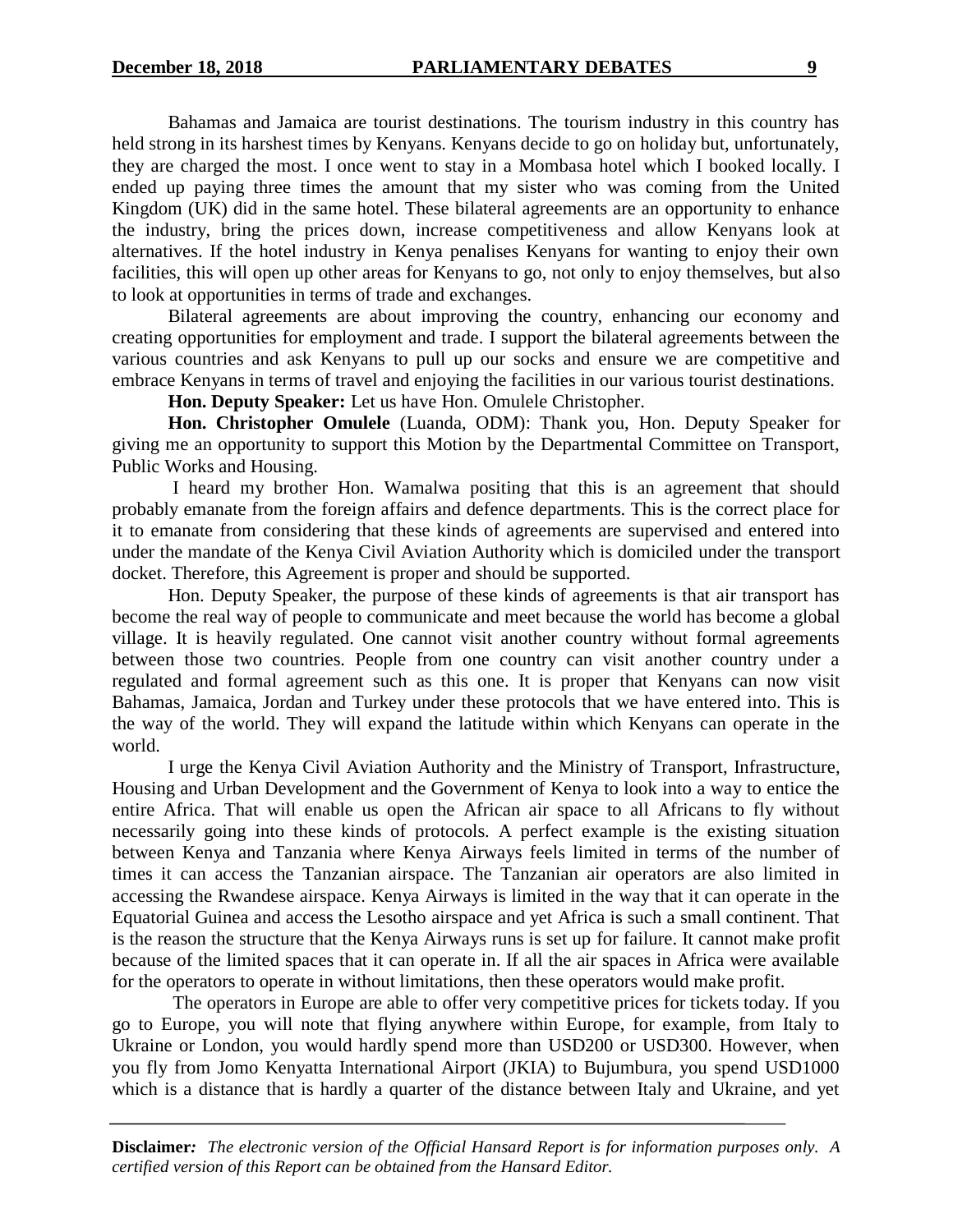from Ukraine to Italy, you will have an economy ticket at about USD200. Some of our African countries have entered into agreements with these European air operators where they enjoy those kinds of waivers on charges. People who fly from Ukraine all the way to Cairo in Egypt pay fares as low as USD200, which is a distance almost a continent away. However, when you fly from JKIA to Cairo, you would be lucky to pay Kshs100,000 which is equivalent to USD1,000.

It is a question of Africans first. We must come together as Africans and find a way to open the skies by putting in place an open sky policy. This is what we must have. We must urge our Departmental Committee on Transport, Public Works and Housing to put together the players in this field, so that this agenda must be pursued, if Kenya Airways and African air operators will revive. Otherwise, the field is tilting. The European operators will always have an advantage where they operate in Europe which is open for them. Africans put themselves in steel jackets where we say our Kenya airspace cannot be approached by operators from Tanzania. Today, we have questions about the Burundi Government questioning why our budget airline will access its airspace. If we want to build Africa, our economies and airlines, this should not be the case. We must open our skies in an open sky policy.

This is a challenge to the Chair of the Departmental Committee on Transport, Public Works and Housing and his Committee, but it is a good thing.

I support the Motion.

**Hon. Deputy Speaker**: Very well. Hon. Jeremiah Kioni.

**Hon. Jeremiah Kioni** (Ndaragwa, JP): Thank you, Hon. Deputy Speaker for giving me this opportunity to contribute to this Motion.

**Hon. Deputy Speaker**: Hon. Nyikal, prepare to contribute.

**Hon. Jeremiah Kioni** (Ndaragwa, JP): I am getting help from my neighbour, but he is giving me the wrong Order Paper. I want to thank the Committee for the good work it has done in tabling this Motion on Ratification of the Bilateral Air Services Agreements between Kenya and Jordan, Kenya and Jamaica, Kenya and Bahamas, and the one amending the air services agreement between Kenya and Turkey.

Before the Constitution 2010, these agreements or protocols would have been entered into by the civil servants and Kenyans would not know what had been done and why it had been done. We want to thank the Committee for the work it has done. As we debate the Agreements on the Floor of this House, we are able to let Kenyans know that we have those protocol agreements between our country and the countries we have mentioned. This is one of the reasons why all treaties ratified must be brought to this House, so that Kenyans can know where they have agreements or where they can move with ease. The countries that we have mentioned like Jamaica, Bahamas, Turkey and Jordan have their own unique qualities that Kenyans will start benefitting from by signing these agreements. We know that we are an athletic country and we do the long distances while the Jamaicans do the short distances. This Agreement will help us benefit from each other. Once the air travel becomes easy, it means that our people can move from one country to the other. Jamaica is also a tourist hub. This means that tourists who go to Jamaica can also find their way with ease to our country. I am sure, and I hope, that this Protocol also addresses the issues of visas. Other colleagues have mentioned the cost of visa and the ease of getting them. We need to make sure that our people can move with ease.

> *[Hon. Deputy Speaker (Hon. Moses Cheboi) left the Chair]*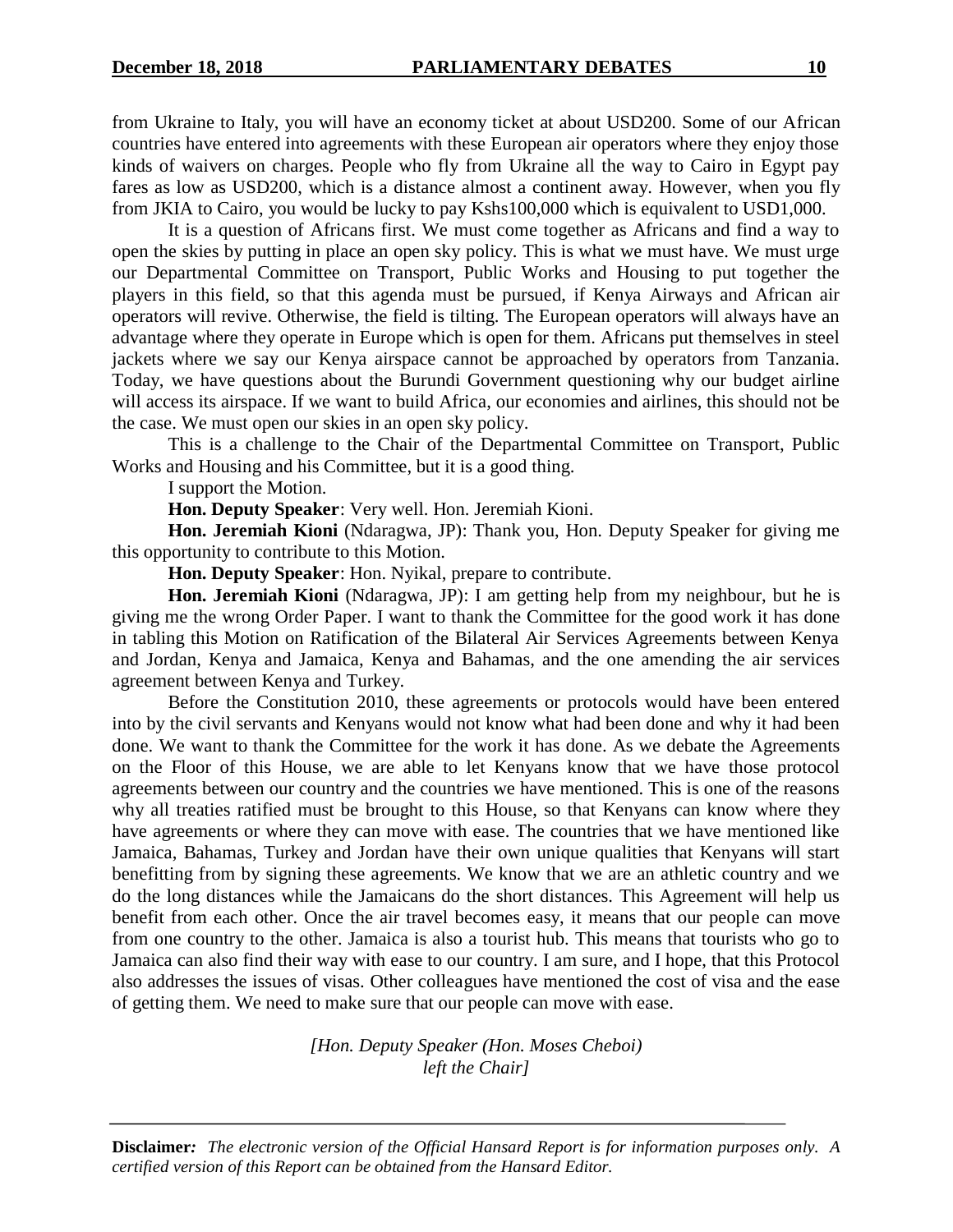# *[The Temporary Deputy Speaker (Hon. Patrick Mariru) took the Chair]*

Bahamas and Kenya are tourist hubs. This Agreement will link the two countries that have a lot in common. This means that we will benefit from that country a lot. For those of us who are Christians, they know that Jordan is a place where those who confess some form of faith can visit. We know that Turkey is growing fast as an economic hub. I know our Committee has looked at the legal background to ensure that all these agreements have been entered into properly and all the relevant statutes have been adhered to. We are standing on a good ground. It is interesting to note that the Protocol between Kenya and Jordan was entered into back in 2008.

It has taken over eight years to get it tabled in the House. The one for Turkey was done in 2014 and the one with Bahamas in 2016. While 2016 does not look far off, we could ask ourselves why it has taken two years to get the Protocol signed between our countries brought to this Parliament. That kind of delay does not help us and it does not serve the country well. It shows that those responsible or in charge of the process do not treat this exercise with the seriousness it deserves. It is important to be more prudent and ensure that the documents are brought on time.

Hon. Temporary Deputy Speaker, we have Brand Kenya and at times...

#### *(Hon. Silvanus Onyiego consulted Hon. Cecily Mbarire)*

I wish the Members consulting in front of me would give me some peace by choosing to relocate. They have chosen to come and speak in front of me. Why can they not relocate if they cannot listen to me? They are the ones who summoned us to come for this Sitting. You cannot call us and make noise to us instead of listening to what we are saying. I have had enough of Hon. Mbarire. I can now move on.

We have Brand Kenya and we wonder what they do for our country. On DSTV - and I hope it is on other channels - there is a channel on lifestyle. I took some time last week to watch it. They have documented tourism in this country. I did not know that one can have breakfast with giraffes in Kenya. It happens at the Giraffe Centre. It is a very unique thing in the country. If Brand Kenya would take time to market us across the country and across the world, I am certain that this country will do wonders. We will grow tourism sector by big bounds.

This Protocol, without doubt, guarantees job opportunities for young people. We hope that it becomes a reality.

On the quality of our flights, I would like to talk to Kenya Airways (KQ), because some of its aircraft are wanting. We would want them to improve the quality of flights in terms of facilities and services. They should also improve in keeping time. They are referred to as *Matatus* because you may book a flight but not leave on time.

As we laud the Committee for the good work they have done, it is important that all that is required to be done be done to benefit fully when this Protocol is done. Relevant agencies in ministries should play their role so that we can benefit to the maximum as a country. Again, I thank the Committee led by Hon. Pkosing for the good work they have done.

With those remarks, I beg to support.

**The Temporary Deputy Speaker** (Hon. Patrick Mariru): Let us have Hon. Nyikal, Member for Seme.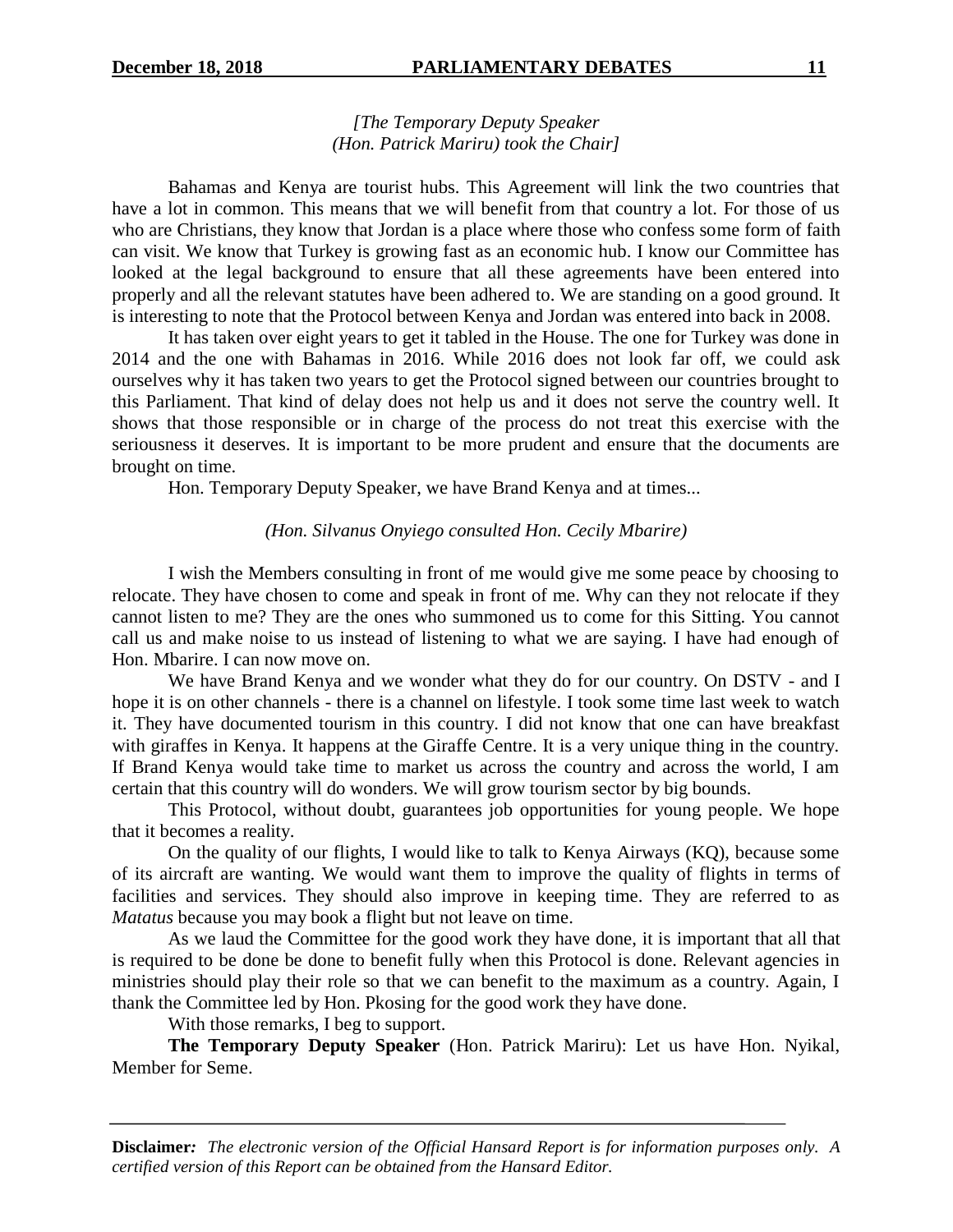**Hon. (Dr.) James Nyikal** (Seme, ODM): Thank you, Hon. Temporary Deputy Speaker, for giving me this opportunity to support the adoption of the Report of the Departmental Committee on Transport, Public Works and Housing on the ratification of Bilateral Air Services Agreements between Kenya and Jordan, Jamaica, Bahamas and the Protocol amending Air Services Agreement between Kenya and Turkey. I stand to support it. I accept that it is important enough to be discussed in a Special Sitting. The Air Services Agreement between Kenya and Jordan was done in 2008, Kenya and Jamaica one in 2014, Kenya and Bahamas one was done in 2016. The one between Kenya and Turkey was first done in 2009 and there is now an amendment which was proposed in 2015. What has been happening all this time? We realise that as soon as they were initialed, Memoranda of Understanding (MoUs) were entered into. Basically, we have been operating all these agreements through MoUs which should not be the case. According to our Constitution, they should have been brought to this House much earlier than this.

Therefore, I support.

Further, I support their adopting because it is in principle and in line with our Integrated National Transport Policy (INTP) which seeks to liberalise air transport and improve our safety. That is something that should have been done a long time ago. These Agreements are in line with our laws and Constitution. On a broader sense, they are in line with the Yamoussoukro Agreement done in 1999 and endorsed by African Heads of State in 2002. It seeks to ease transport in Africa, improve safety and lower fares. The fares we are charged in this country are high. The Kenya Airways fares between Kisumu and Nairobi and between Nairobi and Mombasa are high. At one time, I used the same amount to travel from New York to Seattle in Washington State, a journey of six hours. In Kenya, it is a journey of just 30 minutes. The fares are out of this world.

We should not only look at the countries mentioned, but also look at countries within Africa. The Yamoussoukro Agreement should be looked into. We need to look at intra-African movement. Many times when we want to move from one African State to another; we may have even to go through Europe. We need to increase intra-African movement so that we can enhance movement of people, goods, trade and even jobs. Some of the airlines in Africa are very small because they were started on the basis of nationalism and not on capacity to do business as big serious airlines. Therefore, they were limited in scope and capacity. The Yamoussoukro Agreement encourages African countries to link small airlines and strengthen the big airlines like Kenya Airways, Ethiopian Airlines and South African Airlines. We need to go in that direction.

These Agreements are in line with the International Civil Aviation Organisation, a United Nations Organisation that regulates air transport. We cannot live in an island. When we get treaties that are in line with international organisations and treaties we are part of, we must bring them quickly into our law.

They are also in line with International Air Transport Association (IATA). Our airline is a member of IATA. We must get these Agreements in line with that.

Let me talk more about open skies for Africa. It is a pity in Africa that we do not have the movement that is needed within Africa to facilitate, improve and develop African trade, yet we have the Yamoussoukro Agreement of 1999. African Union (AU) has now put it as an agenda for 2063. Sometimes, you look at the way things happen in Africa and wonder why we cannot improve infrastructure and transport in Africa.

In fact, this Agreement was supposed to be put into place and to start this year. I am not sure if it has started. As we sign these Agreements, we must look at the bigger African picture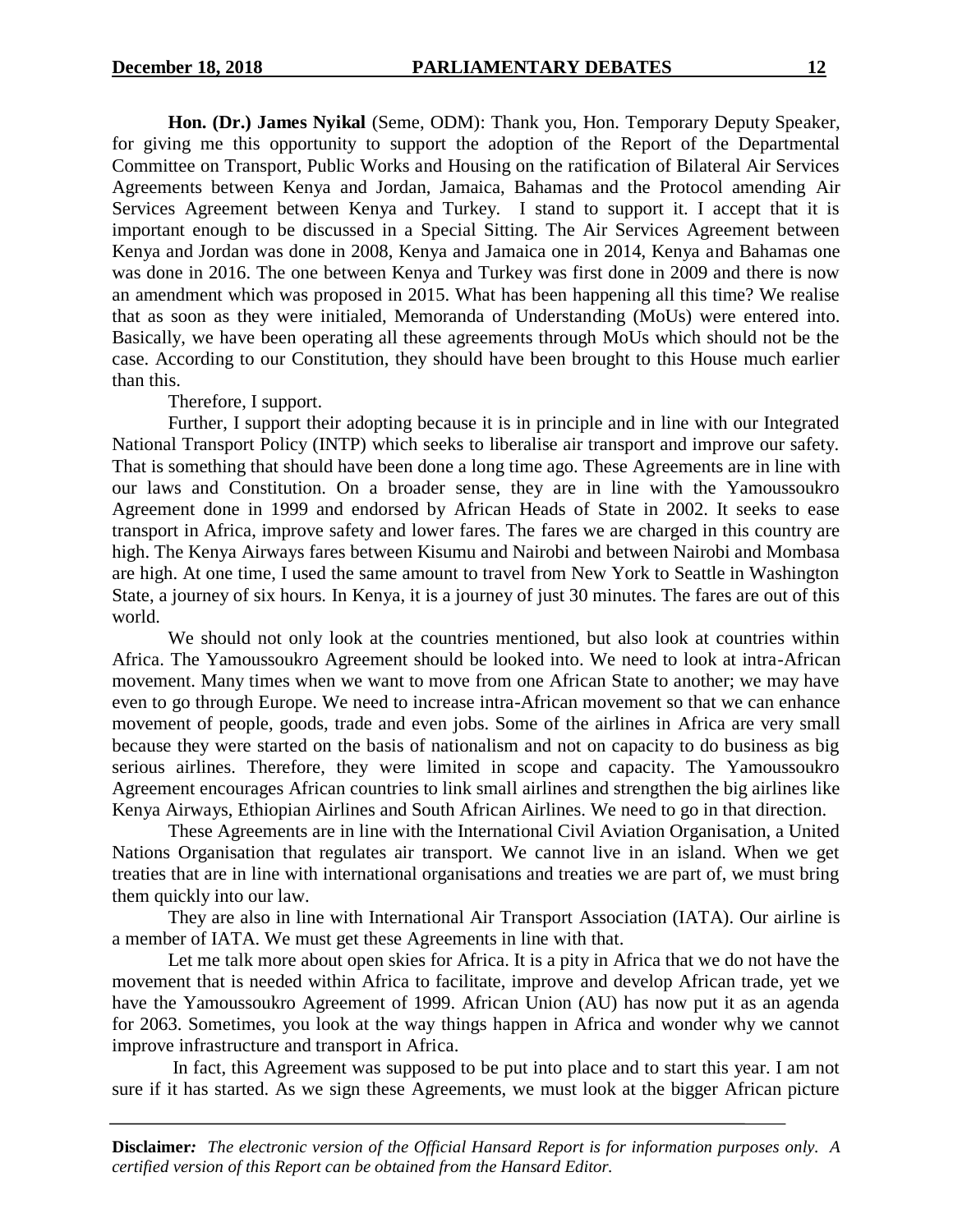and as a Continent, if we have to bring our things together. We will make a lot more impact for the people of Africa. We have agreements we have signed, but we delay to ratify them. Even after we have done that, we do not implement them.

With those remarks, I support.

**The Temporary Deputy Speaker** (Hon. Patrick Mariru): Hon. Cecily.

**Hon. (Ms.) Cecily Mbarire** (Nominated, JP): Thank you, Hon. Temporary Deputy Speaker. I rise to support the Motion on ratification of the Bilateral Air Services Agreement (BASA) between Kenya, Jordan, Jamaica and Bahamas.

This is a matter of great interest to me having had the privilege of being an Assistant Minister in charge of civil aviation in the last regime. I served as an Assistant Minister in the Ministry of Transport and later, for another five years as an Assistant Minister for Tourism. So, I fully appreciate the amount of work that goes on in terms of negotiations around BASA and even the time it takes. I remember in particular that I was deeply involved in the one between the US Government and the Kenyan Government. That was over 10 years ago, when I was in the Ministry of Tourism. You can see that it came to fruition only this year. I would like to inform colleagues, especially Hon. Nyikal, who was wondering what has been happening all those years that, the negotiations around BASA take a very long time. There is a lot of back-and-forth. Sometimes, you sign agreements and the following year, something new happens.

Also, because of change of business and trade interests, you find countries changing overnight on a particular matter. Of course, with consideration of security of certain countries, you find that it takes a while. All the same, this is the route. I know that as a country, we hold the open skies policy as very dear and very important for us in order to bring into our country Foreign Direct Investment (FDI) and create employment opportunities.

I am happy to see that we now have a BASA with Jamaica. It is one country I have a very keen interest in. As you are aware, the other day, reggae music was taken up as one of the cultural treasures by UNESCO. That is a huge fete for that music that all of us across the age groups in this House are aware of. This also gives Kenyans a chance to visit that country. I also know that Jamaicans love to visit Kenya. They have a strong attachment to our country. This will give us a chance to visit and to know those countries.

Again, if you look at the various countries we have entered into BASA agreements with, you will see that they are countries that we certainly have very keen interest in, in terms of opening up new markets for our products and opening up our country for them to come and invest. We will have many tourists visiting our country.

I also support the protocol amending the air services agreement between Kenya and Turkey. Kenya and Turkey have been long-term trading partners. Many products that we sell locally, especially ladies' clothes, come from Turkey. I hope trade between the two countries will be balanced because what we export to that country is not as much as what we import from it. I know coffee is a big thing in Turkey. I hope as we open the skies between our country and these countries, we will improve on trade imbalance between Kenya and these countries. We may make Kenyans realise that the world is becoming a small global village.

Let me also add to the issue of the cost of travel. We need to ensure that our national carrier, Kenya Airways, works towards more affordable travel costs for Kenyans so that more people can travel. We also need to encourage other nationalities to travel to Kenya. By so doing, we will be encouraging more people to travel out of the country for trade. That way, I believe, Kenya will grow. I thank the Committee for a job-well-done and hope that they will continue to do even better in the coming year.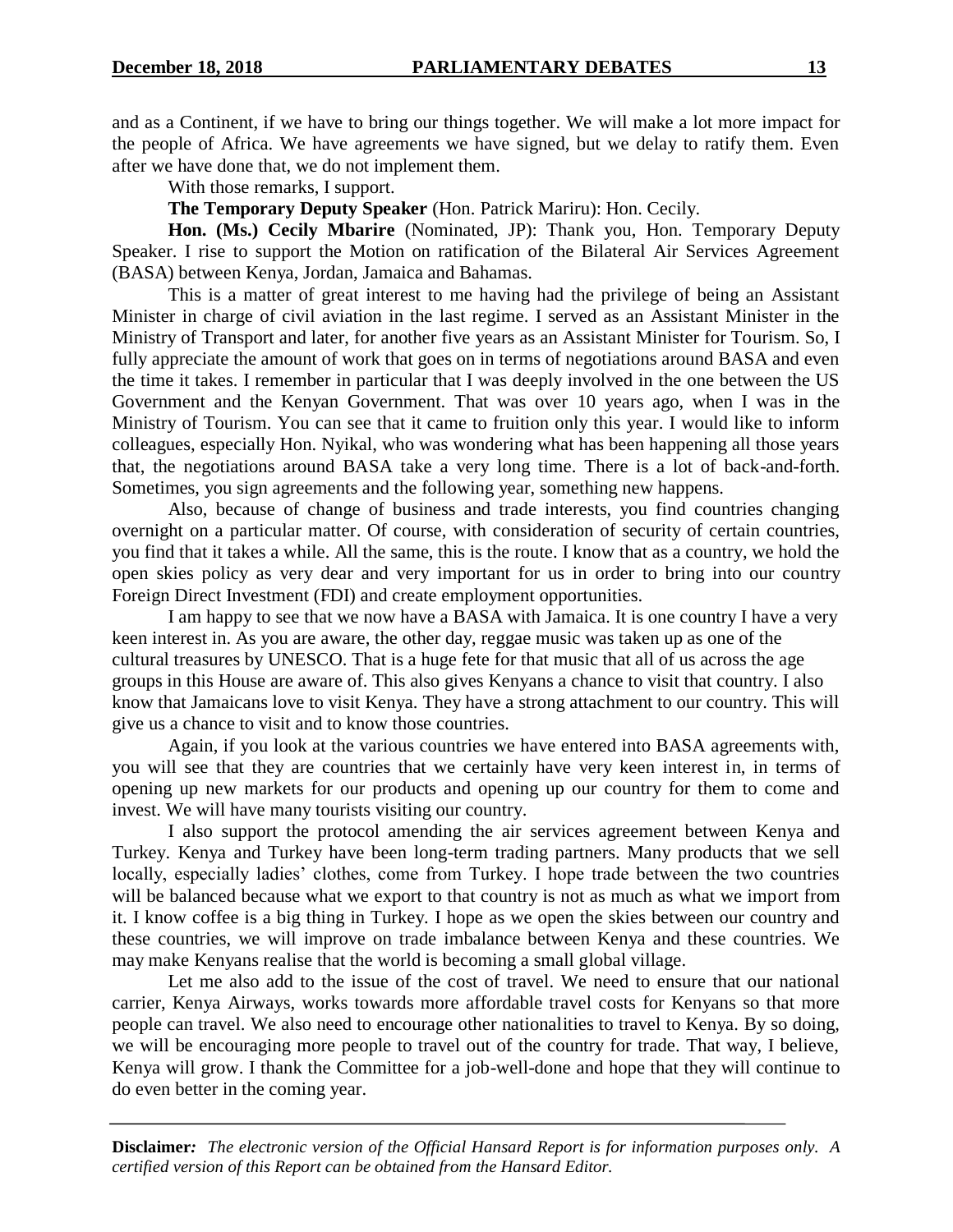With those few remarks, I beg to support.

**The Temporary Deputy Speaker** (Hon. Patrick Mariru): Shall we now have Hon. Tong'i Nyagaka, Member for Nyaribari Chache.

**Hon. Richard Tong'i** (Nyaribari Chache, JP): Thank you, Hon. Temporary Deputy Speaker, for giving me an opportunity to support this agreement. I support it because I believe it is the way to go. The world is becoming a global village. All of us must be prepared to partake and have a share of it. The way to do it is by reducing the amount of time people spend on travel and, more so, the time spend on transit. The agreement between Kenya and Jordan, Kenya and Jamaica, Kenya and Bahamas, and Kenya and Turkey will ensure provision of faster air transport services that will no doubt open up new opportunities for our country, even as our youth get employment.

We all know that competition creates quality services. It ensures that all of us compete at international level and also creates an opportunity for KQ to improve on their services. When you run on your own course without a competitor around you, you sometimes think you are the fastest, when actually you are not. When you have competition around you preparing to take up your market share and you are not upping your game, you lose a lot. Therefore, this will be an opportunity for all of us as a country and even for KQ, which is a form of air travel diplomacy. When KQ improves its services, and is seen to be doing a good job, Kenya is also respected. It improves the image of the country and the entire world gets to know that we are serious people who can afford to give first class services.

Having said this, we also have a duty. As the Departmental Committee on Defence and Foreign Affairs, where I am the Vice-Chairman, we need to be involved in some of these agreements because that is our domain. We understand some of the intricacies involved in bilateral issues.

In future, we need to have all the stakeholders concerned involved in making these critical decisions. That will go a long way in ensuring that we have sealed all the loopholes that may be existing by way of having many people looking into what is going on or what is being signed into law. We have seen some agreements which have been signed. You look at them and wonder what the people who were involved were thinking, because the agreements are so skewed to the disadvantage of Kenya.

I am informed of one agreement which has been signed between Kenya and some international companies on power line. Some of them are unreasonably expensive, especially in instances where, as country, we are required to pay money for services which have not been rendered. This is because the people who were drafting the agreements only looked at one side without being the devil's advocate. When we involve many people, we are able to look at the same page, guide each other and enrich agreements in our favour.

On the face of it, this is a good agreement. It is a good direction for the country. We need to embrace and open up more opportunities. Even as we do that, we need to look at the business opportunities and the viability of that agreement we are signing. We might sometimes enter into agreements with some countries with a population which is smaller than Kisii County combined. The population of Kisii is about 4 million or thereabout. If you enter into an agreement with a country with a population of Kisii County, we honestly do not have a very good competitive advantage. We all know that the success of business is about numbers. The more the numbers, the more the population, hence the opportunity we have of making more business.

I encourage this. We need to embrace it. We need to look at some countries with bigger populations to open up opportunities for air services so that our people will have a chance to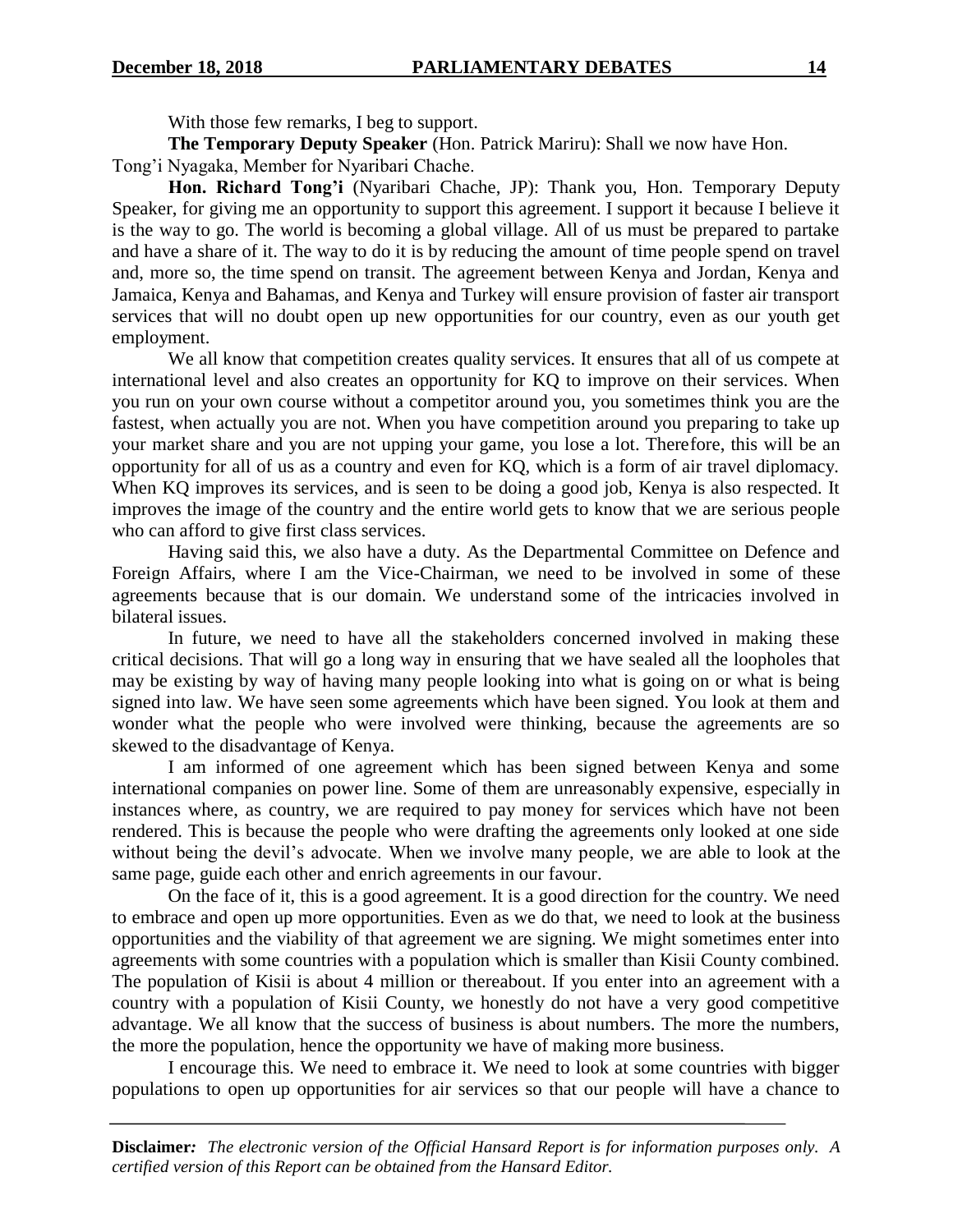travel and benchmark on what is going on in the world. Nowadays, what works elsewhere can be copy-pasted and work in Kenya. We do not need to re-invent the wheel by starting new projects or starting fresh ones. We need to copy what China and a few other countries have done. They simply copy-paste what is working elsewhere, localise it and made it work for them. We, as a country, have technology and manpower. We have sons and daughters who have gone to school well and have the capacity to do some of those things without having to start from scratch. That is because somebody has done it somewhere. All we need to do is copy, adopt, localise it and get it to work for us. That way, we will reduce the unemployment we have today. The biggest challenge that all of us have as Members of Parliament (MPs) and as a country is to create employment opportunities for the youth. How else do we create those employment opportunities if we do not get to those other countries and learn what is it that they are doing differently? In a country like China, with a huge population of 1.5 billion people, they have reduced unemployment to almost below 10 per cent. If they have been able to do that with that kind of population, we should be able to do a lot better than we have. Ours is only 45 million. I have no doubt in my mind that we have the capacity, people and the intention. The President, the Deputy President and all the stakeholders in the country mean well to ensure we have created employment opportunities for our youth.

As I wind up, I saw a very interesting article yesterday. The youth were saying that instead of the Government creating employment for the old people; people who have worked for more than 10 years, and have the experience and the money to open up businesses, it should consider the young people. So, the story of telling the youth to start businesses when they have no money and experience to manage anything needs to be re-thought through. The proposal was that we need to relook at the retirement age of people who have worked for a long time in very specialised areas. We need to rethink about the retirement age so that we can get employment opportunities for the people who have finished school so that we can minimise the burden we have. People go to school and camp home. Parents are whining. They have spent their last coins to take their sons and daughters to school and yet, they have nowhere to take them for employment. Even when we tell them to start entrepreneurships or businesses, they have no hands-on experience to run those businesses. They do not have capital. But people who have worked for long time have the money and experience. Therefore, we should encourage them to start businesses instead of recycling them in employment when we have so many youths who are unemployed.

With those many remarks, I support this agreement. I thank the Departmental Committee on Transport, Public Works and Housing for a job well done. We should incorporate all the relevant committees in future. That is so that we could have as many ideas as possible put into those agreements for the good of the country.

**The Temporary Deputy Speaker** (Hon. Patrick Mariru): Hon. Sofia, Member for Ijara.

**Hon. (Ms.) Sophia Noor** (Ijara, PDR): Thank you Hon. Temporary Deputy Speaker for giving me this chance to add my voice to this very important Motion. I am supporting the Motion on ratification of bilateral air services agreements between Kenya and Jordan, Jamaica, Bahamas and the protocol amending air services between Kenya and Turkey.

I congratulate and thank the Committee for bringing this Report to the House. It is important for us as Members of this House and the country to know the agreements that our countries enter into. The purpose of the instrument is to approve bilateral air service agreements between Kenya and various countries to enable Kenya Airways to operate and provide scheduled air services and expand its existing routes. In addition, the agreements allow foreign carriers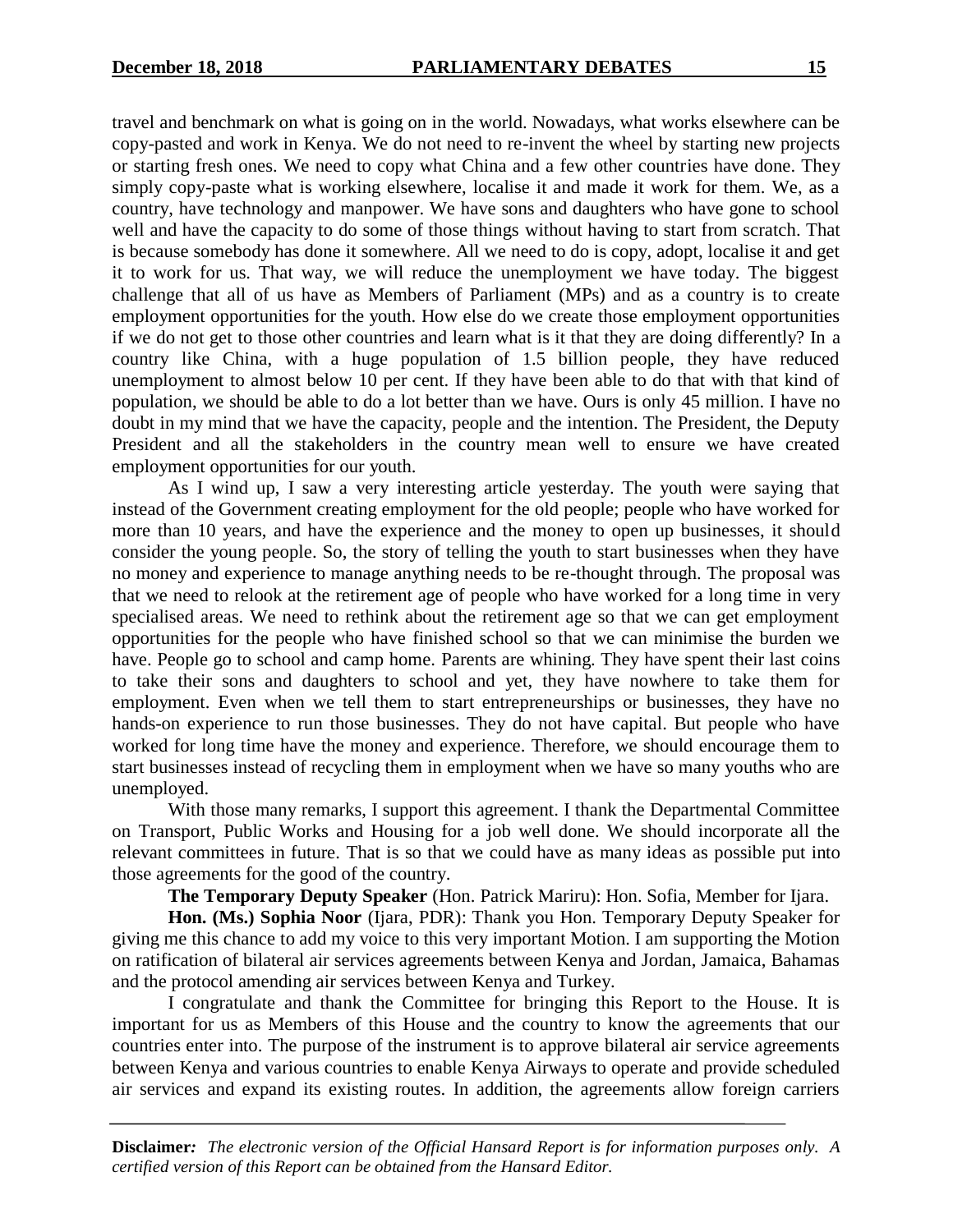access to the Kenyan market. What does this mean for the Kenyan Government? It means an opportunity of expanding relationships with various countries and getting opportunities of business amongst countries. It will create jobs for our youths who do not have opportunities. It will offer market for Kenyan products in the various countries that we are going to enter into agreements with. We will expand our tax base. The Kenyan Government will conduct a lot of activities as a result of these agreements.

The bilateral agreement regulates the rules of the airlines, ownership, routes, frequency and the capacity of the flights of national carriers. This may also include issues of provision of services, the ground handling services and others. This bilateral system is based on the Chicago Convention which has regulated the international air space since December 1944. It is as old as that. It is important that we adhere to regulations that have been signed and be proactive in getting access to other markets.

As we are debating this Motion, there are no carriers that operate scheduled flights and services to and from Jordan. Similarly, there are no airlines that have scheduled air services from Jordan to Kenya. The Jordan authority has, on several occasions, requested our Kenya Airports Authority to sign formal agreements so that it comes into force. Again, Bahamas has no scheduled flights to Kenya. Equally, Kenya does not have scheduled flights to Bahamas. But, Bahamas has finished its internal constitutional and legal regulations. They are ready to enter into a formal agreement with Kenya. So, we are asking our Kenyan Government to immediately take that opportunity and enter into agreements with countries that have finished their constitutional and legal procedures.

Kenya Airways is being overtaken by Ethiopian Airlines. Kenya Airways was the Pride of Africa. Unfortunately, if it continues the way it is… If you go to the Ethiopian International Airport and see the kind of traffic that is there and compare it with Kenya's Jomo Kenyatta International Airport, you will be shocked. So, it is high time the Kenyan Government takes a proactive role so that we are able to get opportunities of getting markets and agreements signed between our country and others that are ready to enter into business with us.

We, as a country need, to be very serious. We need to seize opportunities that exist. We, as a country, must also look for alternatives. We must not always think of the traditional way of doing business. We must proactively think outside the box, so that we can actively engage with all the other countries that we enter into agreements and partnerships with, so that they can come and do business with us. We need that business.

With those few remarks, I support this Motion. I congratulate the Committee on Transport, Public Works and Housing for bringing this very important Report to this House.

Thank you, Hon. Temporary Deputy Speaker.

**The Temporary Deputy Speaker** (Hon. Patrick Mariru): The next one is Hon. Martin Owino, Member for Ndhiwa. .

**Hon. Martin Owino** (Ndhiwa, ODM): Thank you, Hon. Temporary Deputy Speaker. At the outset, I want to support this Bilateral Air Services Agreement between Jordan, Jamaica, Bahamas and the protocol amending the Turkey Agreement. It is good to say that Kenya is ripe for business because peace has come back to our country. I want to say kudos to *Baba* and the President of this country. As evidenced in Kisumu, we are peaceful and many countries are now rushing to do business with Kenya. That is why I support this Motion. It is important that the Committee on Implementation, the Departmental Committee and the Ministry concerned, put structures that can allow our people to do business. The reason why those people have signed theirs and are ready to come is because they have put their houses in order and have come up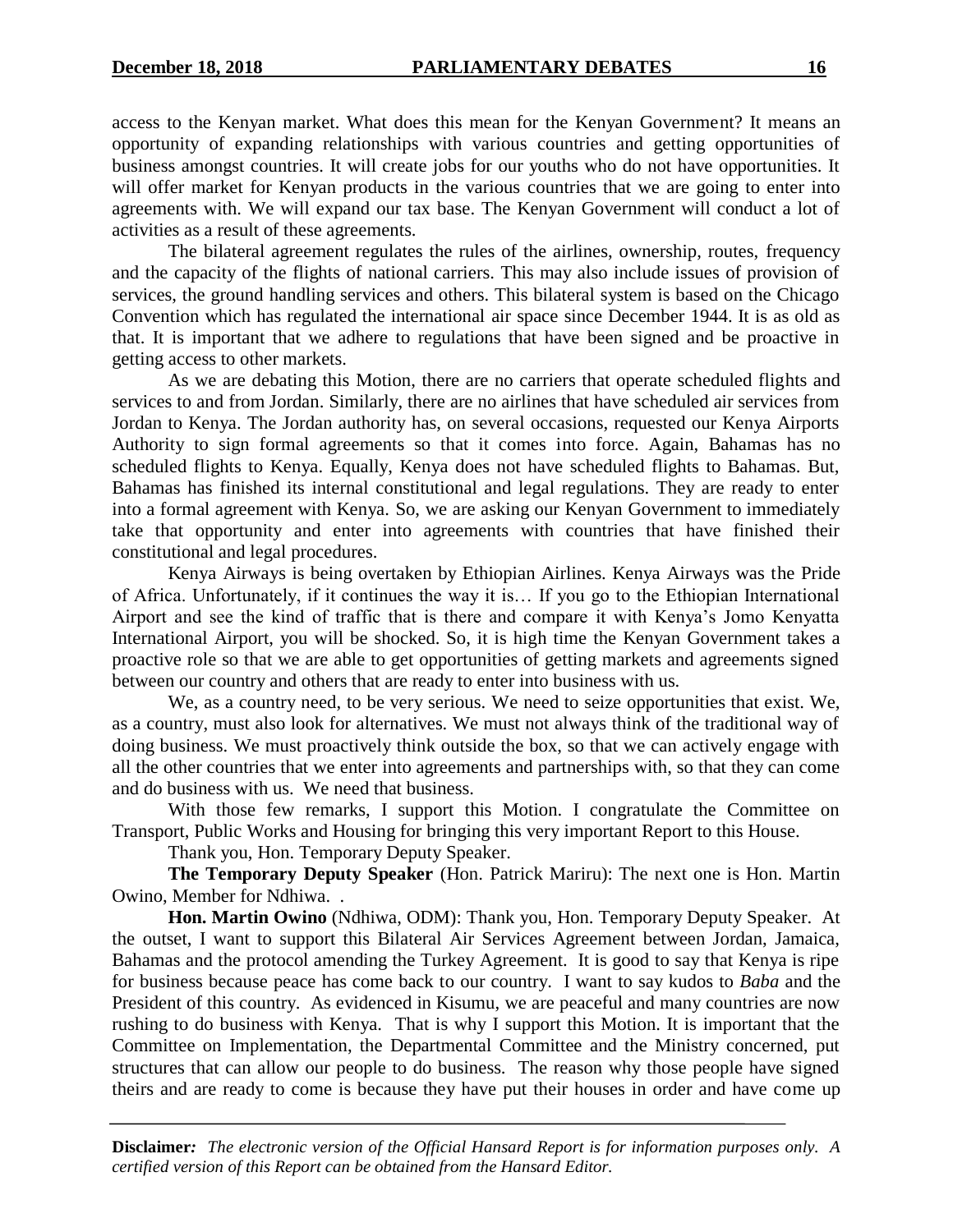with mechanisms. When we sign this, they will be ready to go into business. We do not want to be caught in a situation where we are doing 30 per cent and Jordan is doing 70 per cent because of their preparedness.

So, I really want to challenge the implementers of these agreements that when the whistle is blown, how ready shall we be. I know you are a good runner Hon. Temporary Deputy Speaker. When that button goes off, how ready shall we be to do business? This is not just the business of transporting people here and there. What we are talking about here is the lowered fares of cargo movement in other areas. What we sell to other people. In Ndhiwa, we are ready. We have the best potatoes, and we would like to ship out potatoes chips. We also have the best peanut and we are ready to ship out peanut butter. This kind of arrangement must be in place for people to fit in. We are not only talking about Jordan in terms of business opening. We also know that we are ready to go to Canaan. History is rich in Jordan. They have the legends that we can also compare with our legends. In my constituency, we have a legend called Gor Mahia. We would also like to sell football to them. But this has to be made through enabling factors so that the Ministry of Sports and Youth Affairs and the Ministry of Tourism come together to see how we can fit-in in that trade arrangement.

I was able to travel to Jamaica, driving over 50 miles of shores and of resorts areas only. Jamaica is rich in tourism attraction. We need to move fast so that we can also tap into that tourism attraction so that when they leave Bahamas and Jamaica, they can also come to our shores like Mombasa. Kisumu in Lake Victoria is also coming up as a tourist attraction. When it comes to Turkey, we are talking of Turkey suits and shoes overtaking the Italian suits. There are goods coming into our land. What are we selling to Turkey? I think that is where we have to challenge the implementers of these agreements to ensure that we have a balanced trade which can only be achieved by preparing ourselves as other players are doing. If we fail to do that, then we will be opening our airways for other people to come and do business and we will be losing our hard currency if we are not prepared.

I support this fully. But let us be prepared that when the whistles blows, we will be able to do those businesses. Thank you, Hon. Temporary Deputy Speaker for giving me this opportunity.

**The Temporary Deputy Speaker** (Hon. Patrick Mariru): Hon. Kogo Kipng'etich, Member for Chesumei.

**Hon. Wilson Kogo** (Chesumei, JP): Thank you, Hon. Temporary Deputy Speaker. After listening to Members who have already contributed, I am really convinced that we need to support these bilateral agreements. As a country, we have a number of challenges and I believe that this is one way that we can move and ensure that we benefit our people. Trade and tourism are critical and important. They are one way of adding value to this country. This is the direction we need to take for the sake of improving the welfare of our people. I am convinced that research was done on these instruments so that they can benefit our country. I want to believe that the most important and critical issue here is our young people. We have quite a number of students who have graduated from our universities. I want to believe that this is one way in which we can solve the endemic problem of unemployment. So, I want to believe that by supporting these bilateral agreements, we are going to solve the perennial problems for our young people. I, therefore, support.

**The Temporary Deputy Speaker** (Hon. Patrick Mariru): We shall now have Hon. Fabian Muli, Member for Kangundo.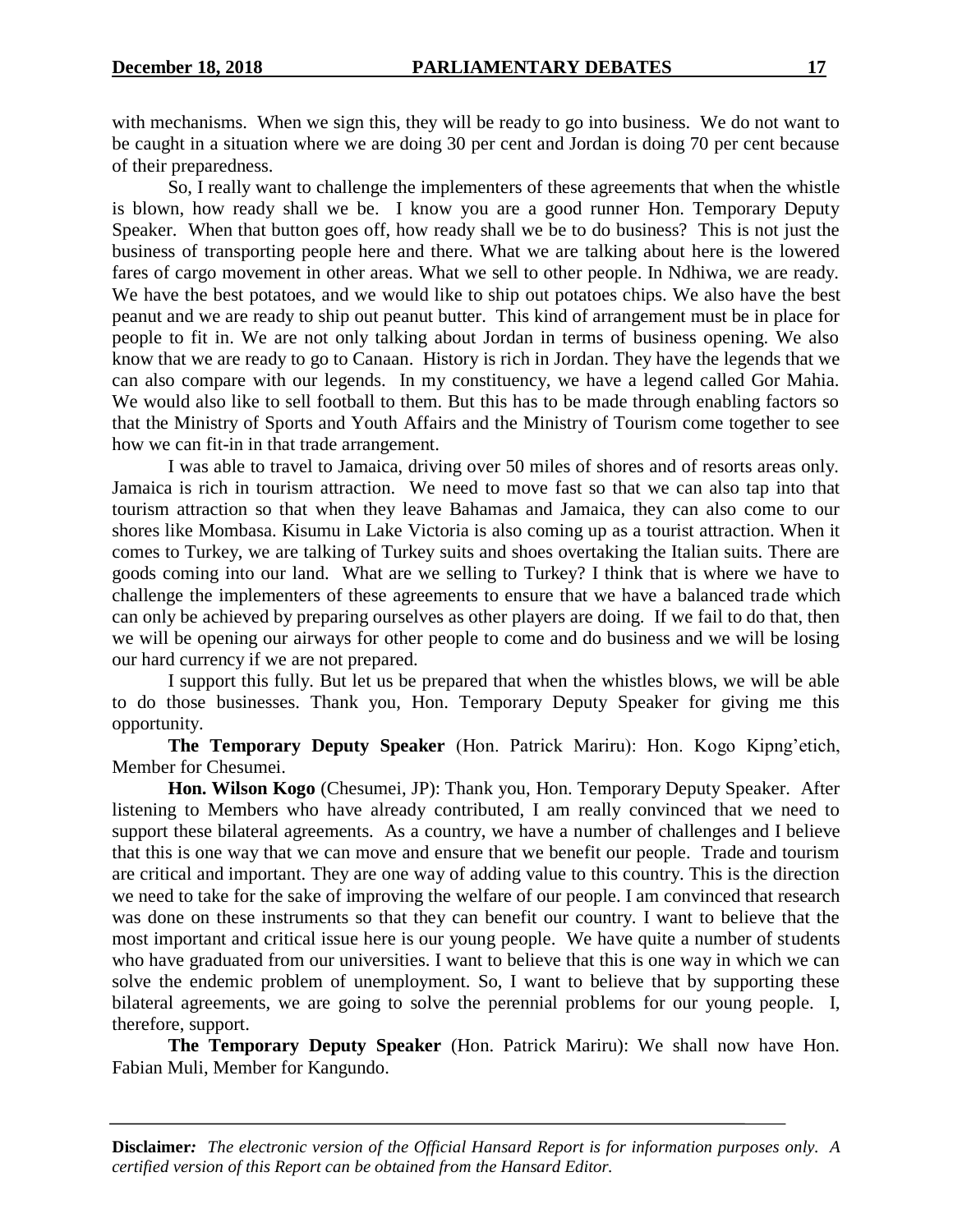**Hon. Fabian Muli** (Kangundo, Muungano): Thank you, Hon. Temporary Deputy Speaker for giving me a chance to support the adoption of Bilateral Air Services Agreements between Kenya and Jordan, Kenya and Jamaica, Kenya and Bahamas and the protocol amending the Turkey Agreement.

Article 39 of our Constitution provides for freedom of movement either locally or internationally for our citizens. But since different countries have different laws, especially laws that concern overflight, our people have attained the proper goals of movement.

Different countries have different laws. The cry of open skies is for nations to come together and agree on issues of overflight. We are a third world country and any time we can be second world. The international interaction, international trade and international social welfare meetings really bring a lot of trade and a good culture. As a country, we make laws which are internationally interactive. We should have an economy which the citizens have the knowledge of what other countries are doing. We should get to a point where we are not only talking about one nation, but one world in terms of freedom of movement. We shall have development which will be fast-tracked. Jamaica and Bahamas are destinations for tourism. Jordan has specialised in exporting professional services especially doctors and lawyers in different countries. Kenya Airways, which is our national carrier, needs to have the best aircrafts to move and market Kenya in countries like Jamaica and Bahamas. That will attract tourism. It will also give the people in those countries a touch of Kenya when they see Kenya Airways the Pride of Africa. The movement of people in terms of landing permits brings in the issue of visas. Kenya Airways management should look into how Kenyans will be getting visas easily for Bahamas, Jamaica and Jordan. It will also improve our services especially when we are travelling. We use long routes because we do not have bilateral agreements with other countries. So, I congratulate the Committee for bringing this Report so that we can adopt it. We should move faster to ensure that Kenya is the first country to have bilateral agreements with other countries of the world not only with regard to airspace, but also labour export.

Thank you and I support.

**The Temporary Deputy Speaker** (Hon. Patrick Mariru): Let us have Hon. Maanzo.

**Hon. Daniel Maanzo** (Makueni, WDM-K): Thank you, Hon. Temporary Deputy Speaker for giving me this opportunity to contribute to this very important Motion on the Ratification of Bilateral Air Services Agreement between Kenya and Jordan, Jamaica, Bahamas and the Protocol amending Air Services Agreement between Kenya and Turkey.

We are already in an agreement between Kenya and Turkey. Many Turkish and Kenyan businessmen have interacted. Our business people are getting a lot of supplies of clothes and other goods from Turkey because of the agreement we have been having with them, which we now want to improve. In fact, most of our Triple Sevens were leased to the Turkish Airline when we were not making good use of them. However, I believe with this new agreement, we can do more business with Turkey. In fact, there are many Turkish establishments here. You remember Turkey was one time the Ottoman Empire. It is a wealthy country which is interacting very well with us.

In the case of Jordan, the airline serving Israel used to fly to Kenya some years back. It no longer does so. Following this agreement, for any Kenyan to access Israel, which is a big destination, especially during Christmas when Christians go to Bethlehem, it will be easier now to fly to Jordan then crossover to Israel among other destinations in the Middle East.

So, it is a welcome move. Jordan has a number of professionals and tourists who could also visit our country, if there was a one-way flight to that destination. Just like it is happening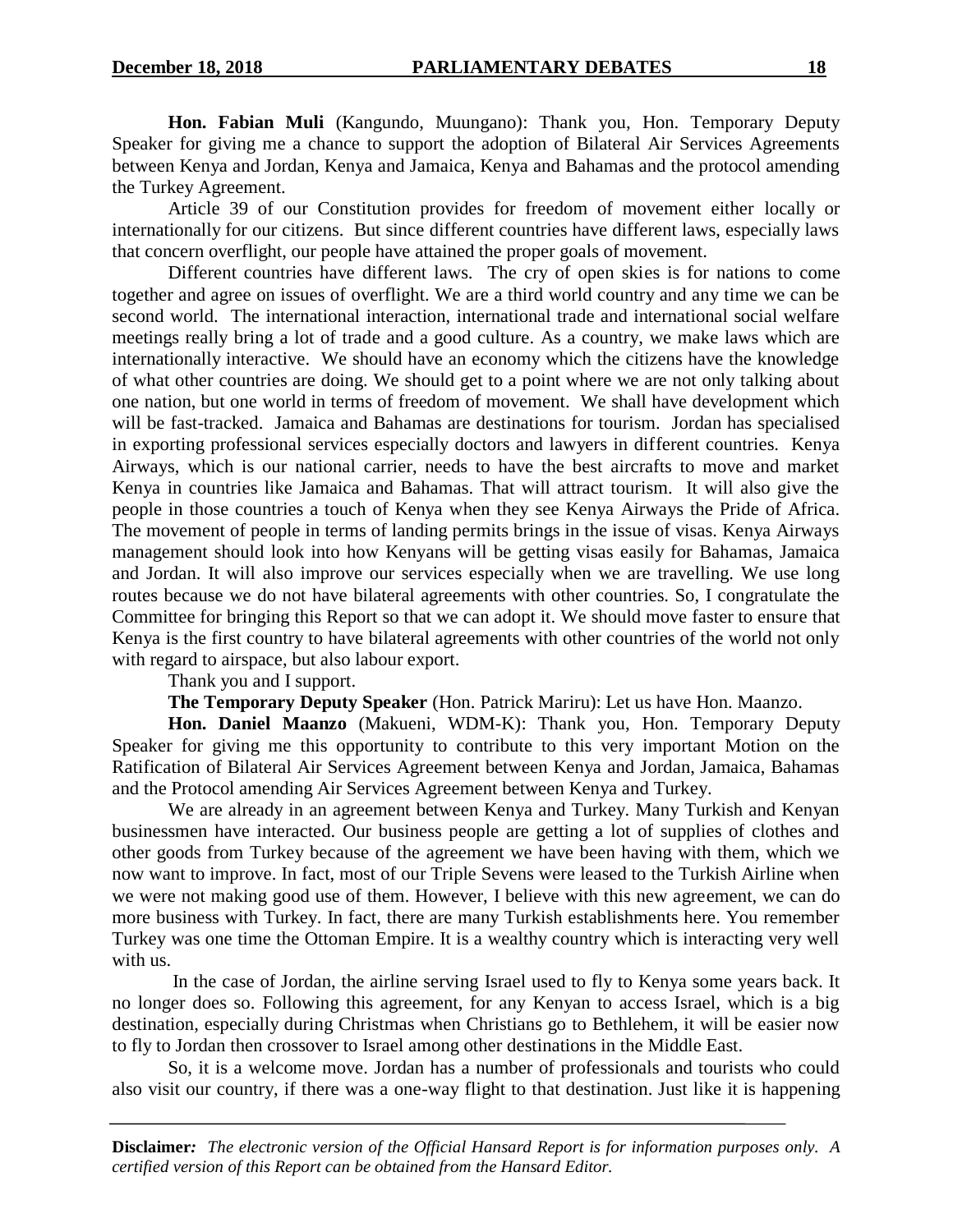now with New York. The moment you fly directly to New York, you can make faster connections to the rest of the world. When those planes move, they move with our tea, flowers and coffee which are then marketed. So, it is a good thing to do. I believe the Committee has done its work well and has come up with very good recommendations.

Similarly, with Jamaica, which is a former British Colony, we have many similarities with that country. We have a number of co-operations and bilateral agreements with Jamaica. We need to have a direct flight to Jamaica the way we have one to the Democratic Republic of Congo and Brazzaville. The moment one lands in Jamaica, one can connect to the Caribbean and South America.

Therefore, this agreement is good and is going to make Kenya a very important destination connecting the tropics to the Caribbean and the Bahamas. I believe this will push tourism and trade. It is very important for our nation to participate in this. Looking at our current issues such as lack of employment, the moment Kenya Airways is in a position to land in all those destinations… I thank them because, currently, Kenya Airways is very punctual. In fact, it arrives ahead of time. It leaves exactly as scheduled and arrives as agreed. We still need to look for more other countries to co-operate within the region so that we can reach more destinations in the region such as Burundi, where our Members participated in the East African Legislative Assembly (EALA) games thus bringing the people of East Africa together. So, we should have more destinations as a result of bilateral agreements being signed in the region. That way, Kenya Airways will grow.

I laud Kenya Airways for making a very wise decision to buy the Embraer 190. This is a very efficient aircraft which can land in several destinations with sufficient fuel. It has smaller engines which consume less. It can land in all these new destinations within and outside Africa. It would only need to refuel in one of the countries we are already operating from. Therefore, it is a welcome move. We are now the real Pride of Africa and we have many more agreements with other airlines. If we go the way the Committee has proposed, it means we are going to be more active and our connections to many parts of the world will become popular. That will translate into more tourists coming to our country. We will have more business and more interactions culturally.

Jamaicans are of African origin. It is where slaves from Africa were freed. Very many of them would love to visit destinations in Africa, so that they can see their original land. They will have time to travel and share their culture. So, we would like to support this initiative.

The recommendations and observations are very good such that currently, no Kenyan carrier operates scheduled air services. Two are from the Kingdom of Jordan. Similarly, there is no airline from Jordan that is operating a schedule flight between the two States. This opens us to a new destination in the Middle East. For purposes of the Muslims, we will have an extra destination from Kenya to Jordan. This will enable them easily access the other destinations. Therefore, this is a welcome move. We support the Committee and congratulate it for a job well done. The Chairman and his team have done very well in many activities relating to travel and transport. On this particular one, they have even made an effort to ensure that this matter is discussed and passed in the afternoon of this Special Sitting.

**The Temporary Deputy Speaker** (Hon. Patrick Mariru): Let us have the Hon. Member for Sotik.

**Hon. Dominic Koskei** (Sotik, JP): Thank you Hon. Temporary Deputy Speaker. I support this Motion. I sit in the Departmental Committee of Transport, Public Works and Housing. We have looked at the two bilateral agreements in detail. It is a very important protocol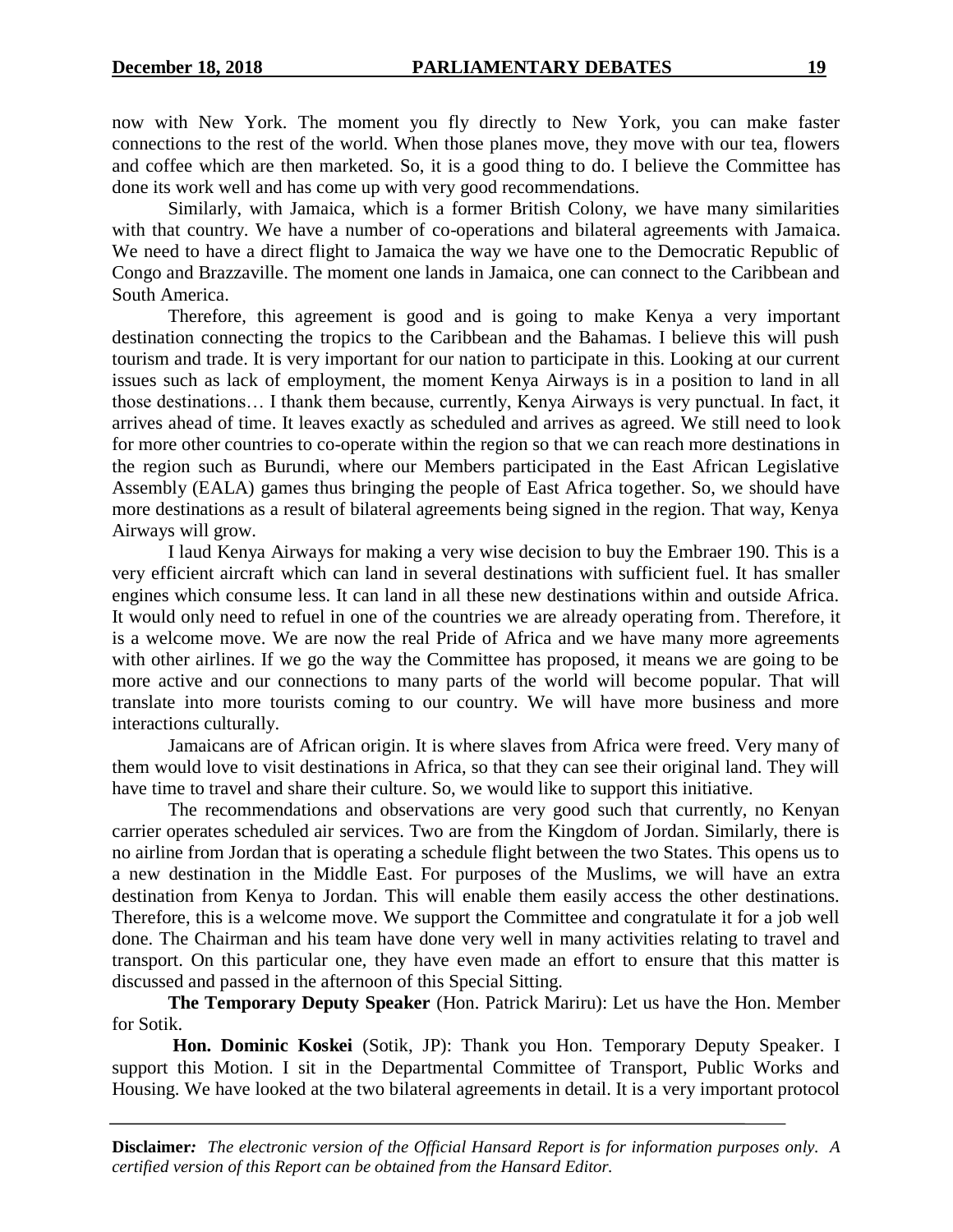that all of us need to support. It opens up Kenya to the other parts of the world. Jordan has a rich history which we need to leverage on and learn a lot from. I have had an opportunity to travel to Turkey. We have much to learn from them as a country. It is moderately developed and this signing of an agreement will help in ensuring that this country moves forward. I urge the House to support this Motion. I thank the Committee Chairman for leading us to bring this Report to the House. Thank you.

**The Temporary Deputy Speaker** (Hon. Patrick Mariru): Very well. Let us have Hon. (Prof.) Oduol Adhiambo.

**Hon. (Prof.) Jacqueline Oduol** (Nominated, ODM): Thank you, Hon. Temporary Deputy Speaker for giving me this opportunity to contribute to this Motion. I support the Motion and congratulate the Departmental Committee on Transport, Public Works and Housing for coming up with this Report and enabling us get bilateral air service agreements between Kenya, Jordan, Jamaica and Bahamas. As I support, I am aware that this is in keeping with national development which is the ability to improve social welfare. This is in regard to not only social amenities and quality education, but also issues on transportation.

As I support this Motion, I want to agree with all the hon. Members that opening the air space will not only improve business, but will allow for more tourists to come in and, therefore, increase revenue. However, I must point out that, as we open the air waves and seek to improve, we want to serve, promote and protect the common interests of the Kenyan citizens in there different stages of development and need. I want to observe that, it is important that when we look at the policy framework and the implementation framework and see what we will benefit, we do not confine ourselves to economic costs and see the kind of trade and revenue the tourists will bring, but to also consider the impact that might not be positive if it is not properly mitigated when we have the open air space and more tourists.

In particular, I want – and I acknowledge that the Report is timely and relevant – to urge that we ensure that there is a policy action on protecting our vulnerable citizens, especially children, young girls and boys. As we have more room and more developed and advanced ways of exchange, we need to ensure that we have protective measures so that, as tourists come in and Kenyans travel to those countries, they are not exposed to harmful practices as we have seen sometimes that range from trafficking and child abuse. At times, the perception that young people have is that when you go to another country, you will definitely be advanced. At times, they end up in activities and ways that are not supportive of their welfare.

As a country, in terms of looking at our preparedness, we should not just think of the business framework. In our negotiations, we should not only talk about what we are going to get in terms of economic and monetary value. We must also think of our human capital, our children, our youth and our women. We must also seek to ensure that the policies that are in place to protect our nationals are implemented. Where they are not available or where there are insufficient infrastructural arrangements to keep our young people contented and aware of our values so that they do not get in to the habit of copying and imitating others, we ensure that, that does not happen.

I want to urge that we should remember, as a country, that it is important that a sense of identity and cultural values will enable us to compete in any front in any way with any other country, including on the business front. We, therefore, need to get back and look at our cultural framework particularly, our values and the way in which we teach our children to get a sense of national ethos - who they are and what it is that our country has. So, as they exchange and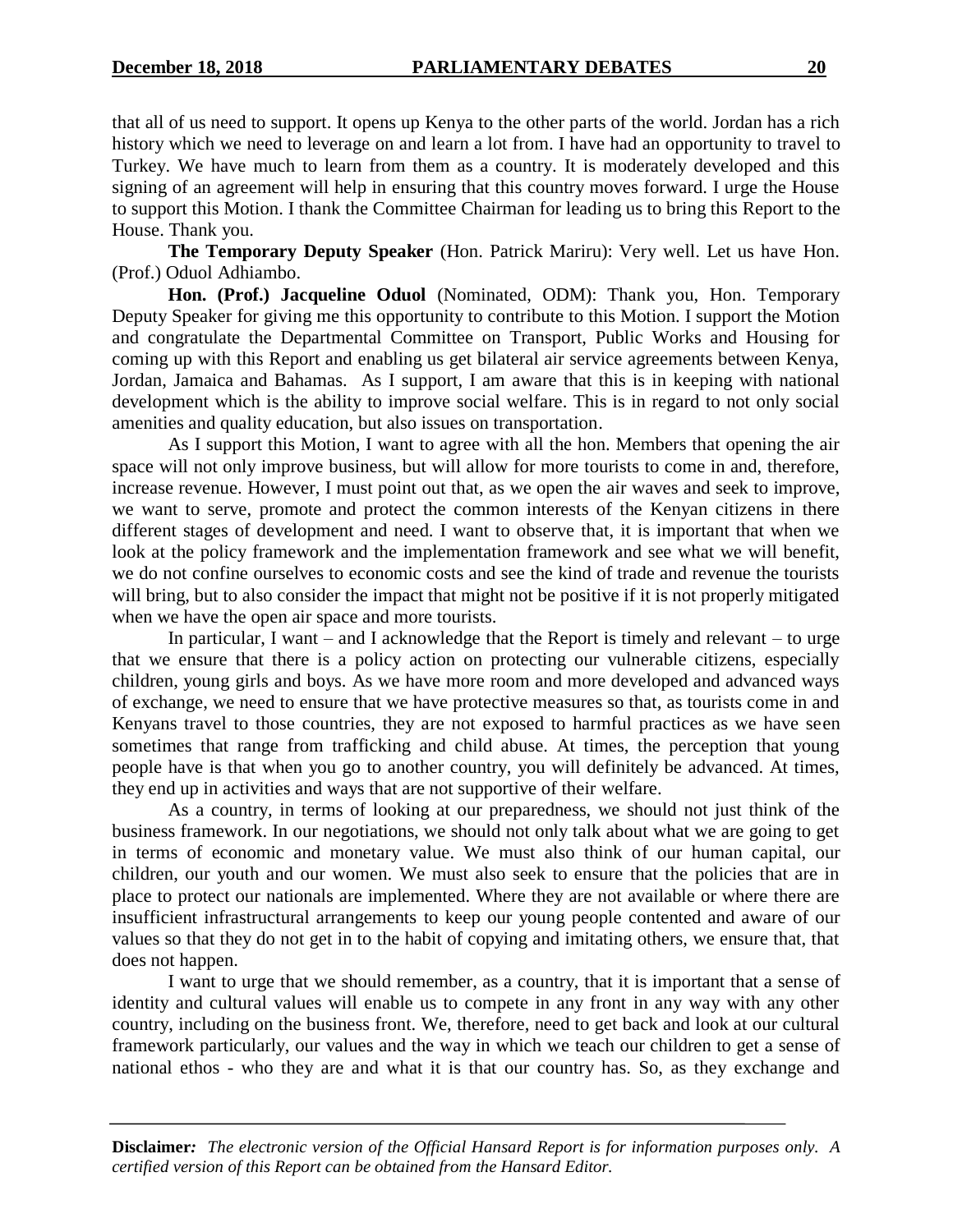interact with other nationals, they are also bringing to the fore what Kenya offers. They do not become vulnerable and lose their identity or in some cases lose their lives.

I support.

**The Temporary Deputy Speaker** (Hon. Patrick Mariru): Let us have, Hon. Onyango Oyoo, Member for Muhoroni Constituency.

**Hon. Onyango Oyoo** (Muhoroni, ODM): Thank you, Thank you, Hon. Temporary Deputy Speaker. I support this Bill. It is good in terms of enhancing relationships and business opportunities for our country. The countries that we are seeking to enter into bilateral air services agreements are good countries. Bahamas is good for tourism and Jordan for business. For Jamaica, I urge the authorities to ensure that we do objective business and we do not extend it to the other business that they like doing that corrupts the minds of young children.

My concern is that, in the past, Kenya has been friendly in opening up its air space and facilitating business opportunities with other countries. But when it comes to reciprocating, some of those countries have not done well. A country like South Africa which is friendly, gives Kenyans a hard time in procuring visas, including important persons like Members of Parliament (MPs) and other dignitaries. Yet, as a country, we give them good considerations when they are seeking our visa. I hope countries like Turkey, Jamaica and Bahamas will be friendly and our agreement with them will be a win-win situation where Kenyans who will wish to travel to those countries to do business or as tourist will not struggle. I am not implying that everyone should travel. However, there should not be a lot of rigorous attempts to deny people visas when they want to go for business, especially people of substance like MPs and senior Government officers as is the case with South Africa.

These agreements are welcome. I want to thank the Chairperson with his Committee for working round the clock to ensure that this concept comes to fruition by bringing it to this House.

With those few remarks, I support.

Thank you.

**The Temporary Deputy Speaker** (Hon. Patrick Mariru): Very well, hon. Onyango. There being no further interest in this matter, I call upon the Mover to reply.

Hon. Chairperson.

**Hon. David Pkosing** (Pokot South, JP): Thank you, Temporary Deputy Speaker. I want to thank the Hon. Members who have made contributions to this Motion. I have sat through the debate and I appreciate the interest members have shown on this Motion. I also want to thank the Members of the Committee for burning the midnight oil particularly, to realise the debate of this Motion on this this day that we have a Special Sitting.

I have listened to the Members contributions. They have made great suggestions that I want to add my voice to before we submit them to the Executive. The issue of Kenya Airways (KQ) high flight charges has come out clearly. As a Committee, we will take this information to them, although I am sure they have also heard this. I want to assure the House that this has been a problem. The thinking on the measures of how to reduce the charges is on high gear. KQ is seeking models on how to reduce the charges and address competition from other players. Negotiations are ongoing and I am certain that there will be a positive conclusion on how to deal with the high charges. In due time in the next session, I will be able to share with the House the news. I am privy to the fact that KQ is seeking alternatives on how to reduce the charges.

On the issue of whether this Motion is in the right place in terms of Committees, hon. Members were suggesting that it ought to have been referred to the Departmental Committee of